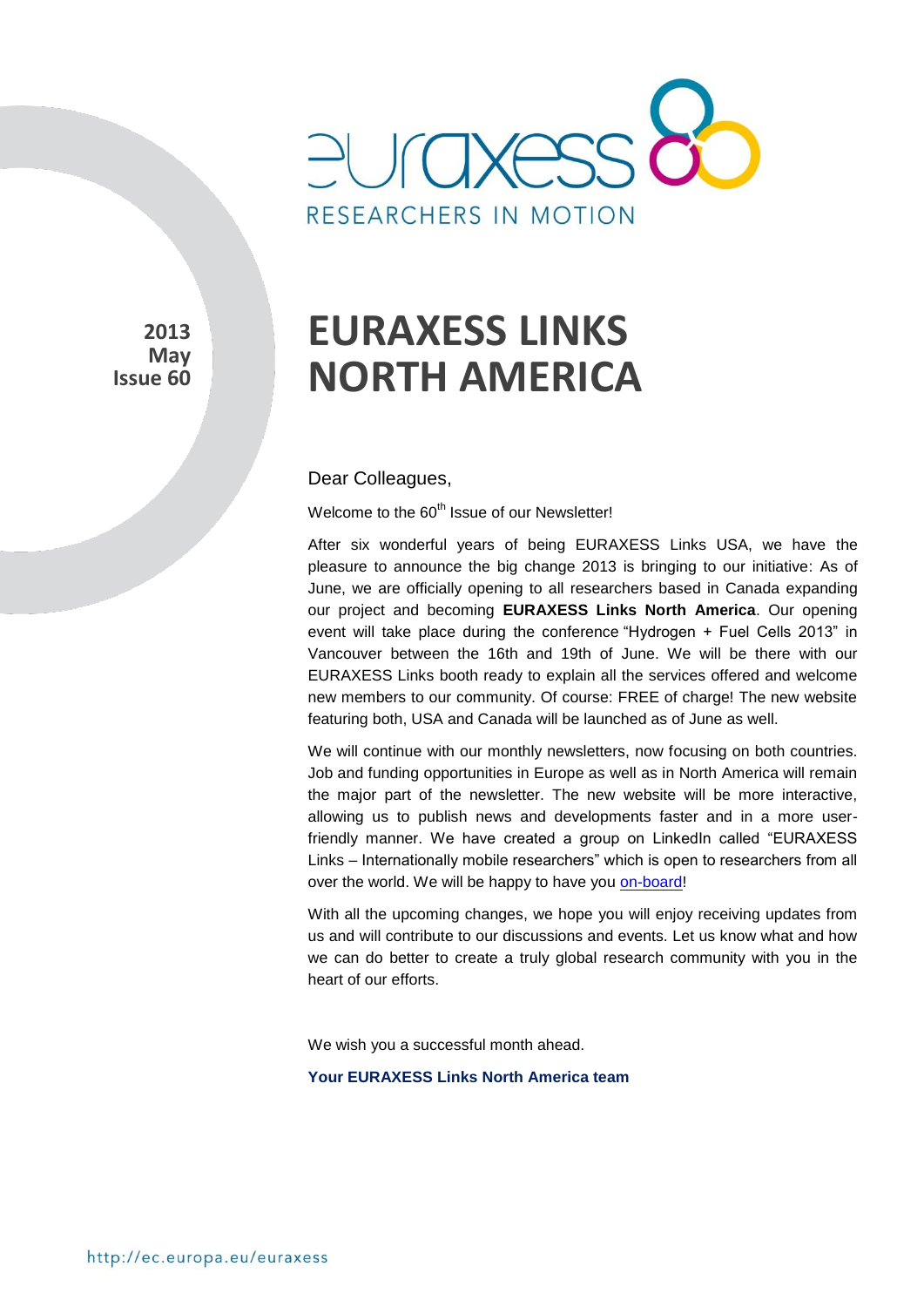# **Contents**

| 1              |                                                                            |  |
|----------------|----------------------------------------------------------------------------|--|
|                |                                                                            |  |
| $\overline{2}$ |                                                                            |  |
|                |                                                                            |  |
| 3              |                                                                            |  |
|                | 1 <sup>st</sup> EURAXESS Links Share Event in North America<br>3.1         |  |
|                |                                                                            |  |
|                | 3.3 Webinar: "EURAXESS: How Canadians can use this important tool" 9       |  |
|                | 3.4 Researcher Careers and Mobility Conference, 14-15 May, Dublin,         |  |
|                | 3.5 Global Diaspora Forum, 13-14 May, Washington DC 10                     |  |
| 4              |                                                                            |  |
|                | European Commission unveils maritime strategy for the Atlantic  10<br>4.1  |  |
|                | 4.2 Understanding cell behaviour to help treat major diseases11            |  |
|                | 4.3 Developing new weapons in the fight against cancer 11                  |  |
|                | 4.4 Charting Europe's nanotechnology 'roadmap'11                           |  |
|                | 4.5 Paving the way for thought-controlled prostheses 11                    |  |
|                | 4.6 Assessing the impact of indoor air pollution on Europeans12            |  |
|                |                                                                            |  |
|                |                                                                            |  |
|                | 4.9 Thin-film "smart glass" puts rivals in the shade12                     |  |
|                |                                                                            |  |
|                |                                                                            |  |
|                | 4.12 Former Marie Curie Fellow commercialises an electronic nose to        |  |
|                | 4.13 Innovative infrared testing device set to reduce aircraft development |  |
|                | 4.14 European Month of the Brain, 1-31 May 2013, Across Europe 13          |  |
|                | 4.15 Hannover Messe Trade Fair / Hannover, 11 April 2013 13                |  |
| 5              |                                                                            |  |

EURAXESS Links North America News is a monthly electronic newsletter, edited by EURAXESS Links North America, which provides information of specific interest to European and non-European researchers in the US who are interested in the European research landscape and conducting research in Europe or with European partners.

The information contained in this publication is intended for personal use only. It should not be taken in any way to reflect the views of the European Commission nor of the Delegation of the European Union to the US.

Please email to [northamerica@euraxess.net](mailto:northamerica@euraxess.net) for any comments on this newsletter, contributions you would like to make, if you think any other colleagues would be interested in receiving this newsletter, or if you wish to unsubscribe.

**Editor: Viktoria BODNAROVA** and **Jean-Michel SERS, EURAXESS Links North America**, Regional Representatives

Copyright© 2013 EURAXESS Links North America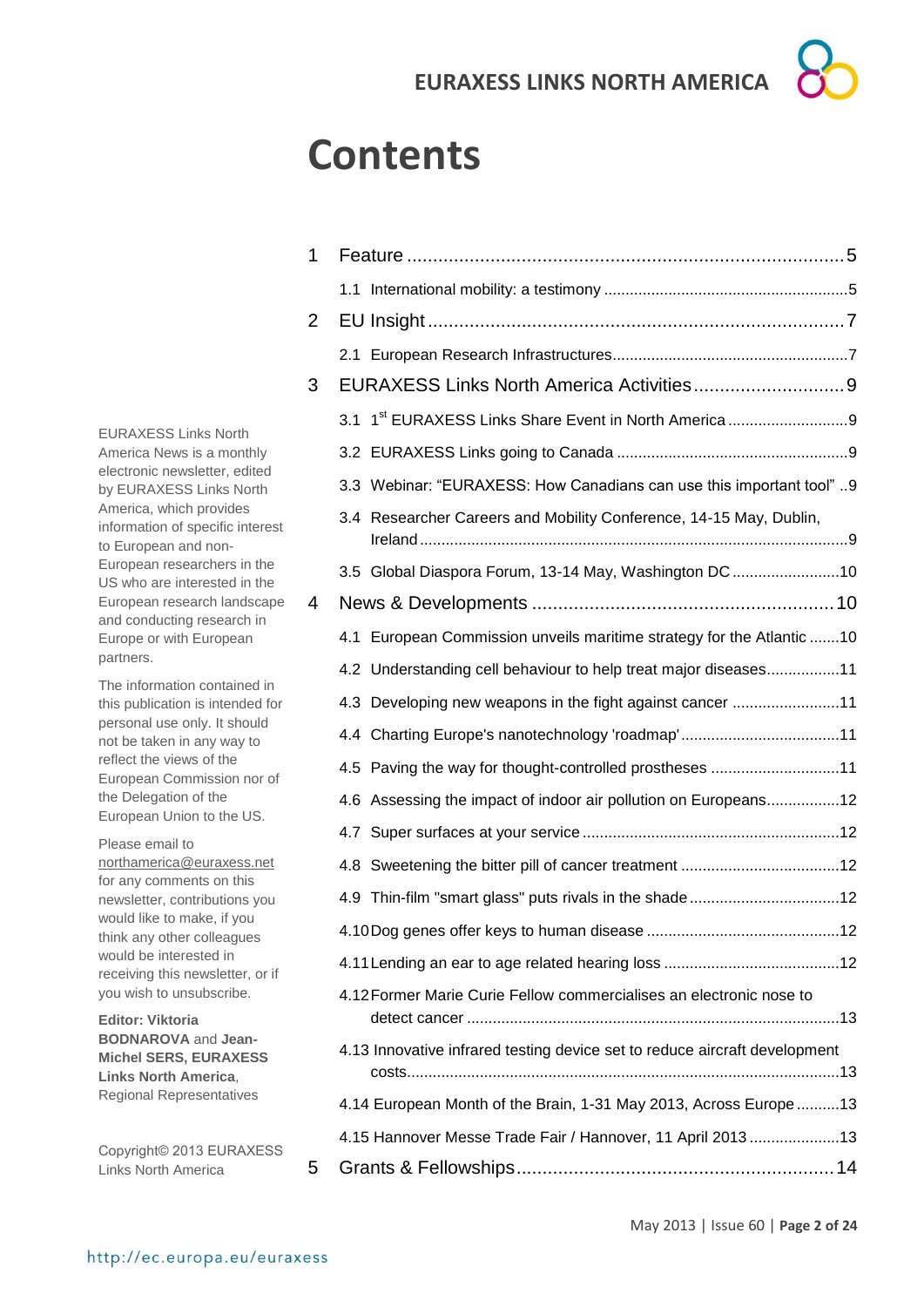$\sum$ 

| 5.2 EU Programme: European Research Council14                                                                                    |
|----------------------------------------------------------------------------------------------------------------------------------|
| 5.3 Europe: European Cooperation in Science and Technology (COST).14                                                             |
| 5.4 Europe: European Respiratory Society: Short-Term Research                                                                    |
| 5.5 EURIAS 2014-2015 / Call for applications - research stays in Europe<br>15                                                    |
| 5.6 Czech Republic: Office of Naval Research: Visiting Scientist Program                                                         |
| 5.7 Denmark: Funding programmes for research and innovation15                                                                    |
| 5.8 Finland: Millennium Technology Prize Laureates16                                                                             |
| 5.9 France: Doctoral grants, Calmette Programme: for a thesis within the                                                         |
| 5.10 France: Pasteur Foundation: Postdoctoral Fellowships16                                                                      |
| 5.11 France: Overview of research exchange programs 16                                                                           |
| 5.12 Germany: funding and resources opportunities for graduate and<br>doctoral students, postdocs and faculty and researchers 17 |
| 5.13 Ireland: Science Foundation Ireland: US-Ireland R&D Partnership                                                             |
| 5.14 Poland: Fulbright Distinguished Chair in American Studies or Literature                                                     |
| 5.15 Poland: Fulbright Distinguished Chair in East European/Eurasian                                                             |
| 5.16 Poland: Fulbright Post-Doctoral Fellowships for U.S. University Faculty                                                     |
|                                                                                                                                  |
|                                                                                                                                  |
| 5.19 Switzerland: Research funding by the Swiss National Science                                                                 |
| 5.20 The Netherlands Organisation for Scientific Research (NWO) -                                                                |
| 5.21 Sweden: General Call for Applications still open19                                                                          |
| 5.22 Spain: Inter- and Intra-Country Lecturers. For the academic year 2012-                                                      |
| 5.23 Spain: Senior Lecturers. For the academic year 2014-201519                                                                  |
| 5.24 Spain: Postdoctoral Research. For the academic year 2014-2015 19                                                            |
|                                                                                                                                  |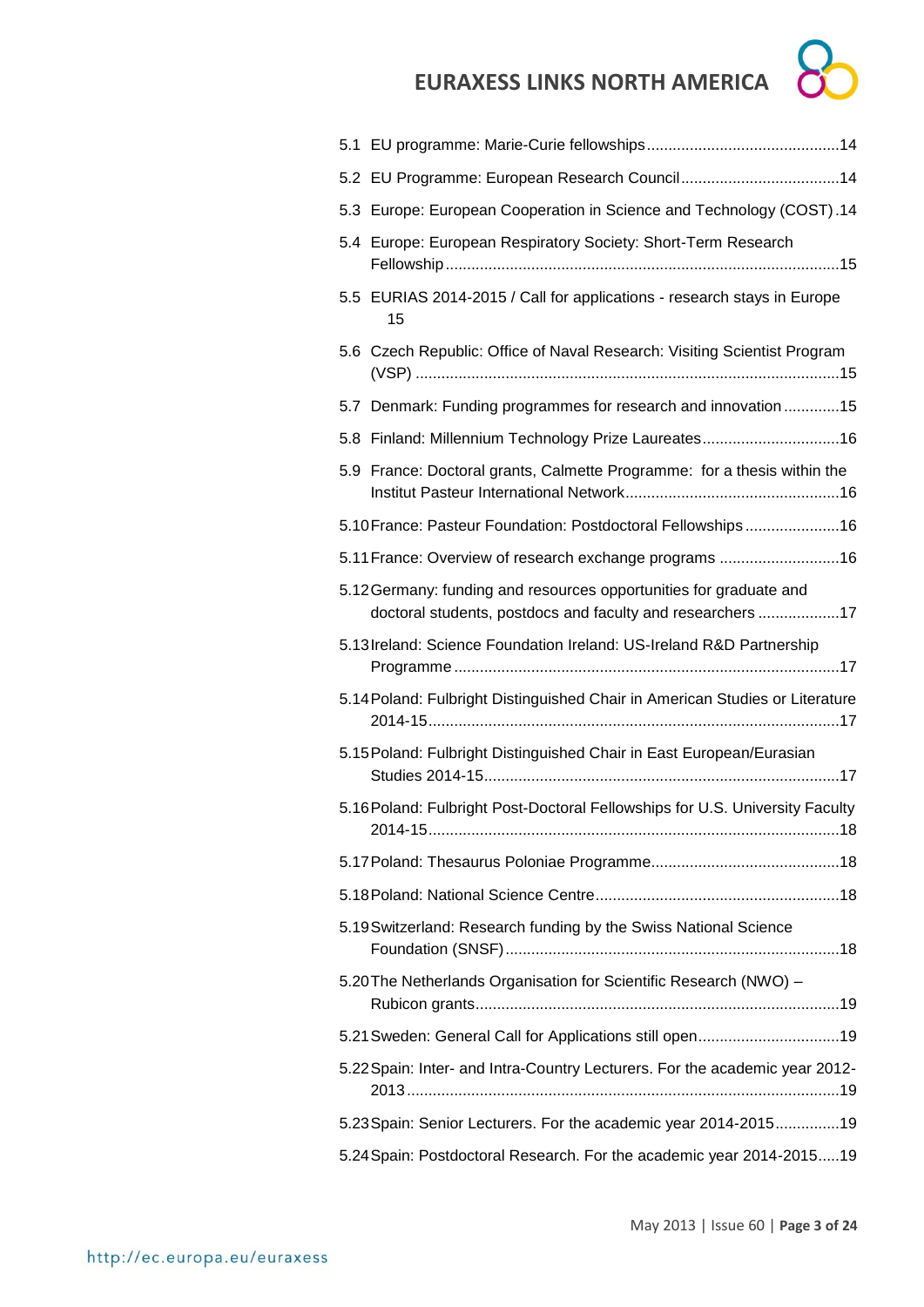|   | EURAXESS LIINKS NURTH AIVIERICA                                                                                                 |
|---|---------------------------------------------------------------------------------------------------------------------------------|
|   | 5.25 Turkey: Fellowships for Visiting Scientists and Scientists on Sabbatical                                                   |
|   | 5.26 UK: Engineering and Physical Sciences Research Council (EPSRC)                                                             |
|   | 5.27 UK: Royal Society International Exchanges Scheme20                                                                         |
|   | 5.28 UK: Wellcome Trust - Research Training Fellowships20                                                                       |
|   |                                                                                                                                 |
|   | 5.30 USA: Commission for Educational Exchange between the United<br>States, Belgium and Luxembourg: Grants for U.S. citizens 21 |
|   | 5.31 American Chemical Society (ACS): ACS International Center21                                                                |
| 6 |                                                                                                                                 |
|   |                                                                                                                                 |
|   |                                                                                                                                 |
| 7 |                                                                                                                                 |
|   |                                                                                                                                 |
|   |                                                                                                                                 |
| 8 |                                                                                                                                 |
|   |                                                                                                                                 |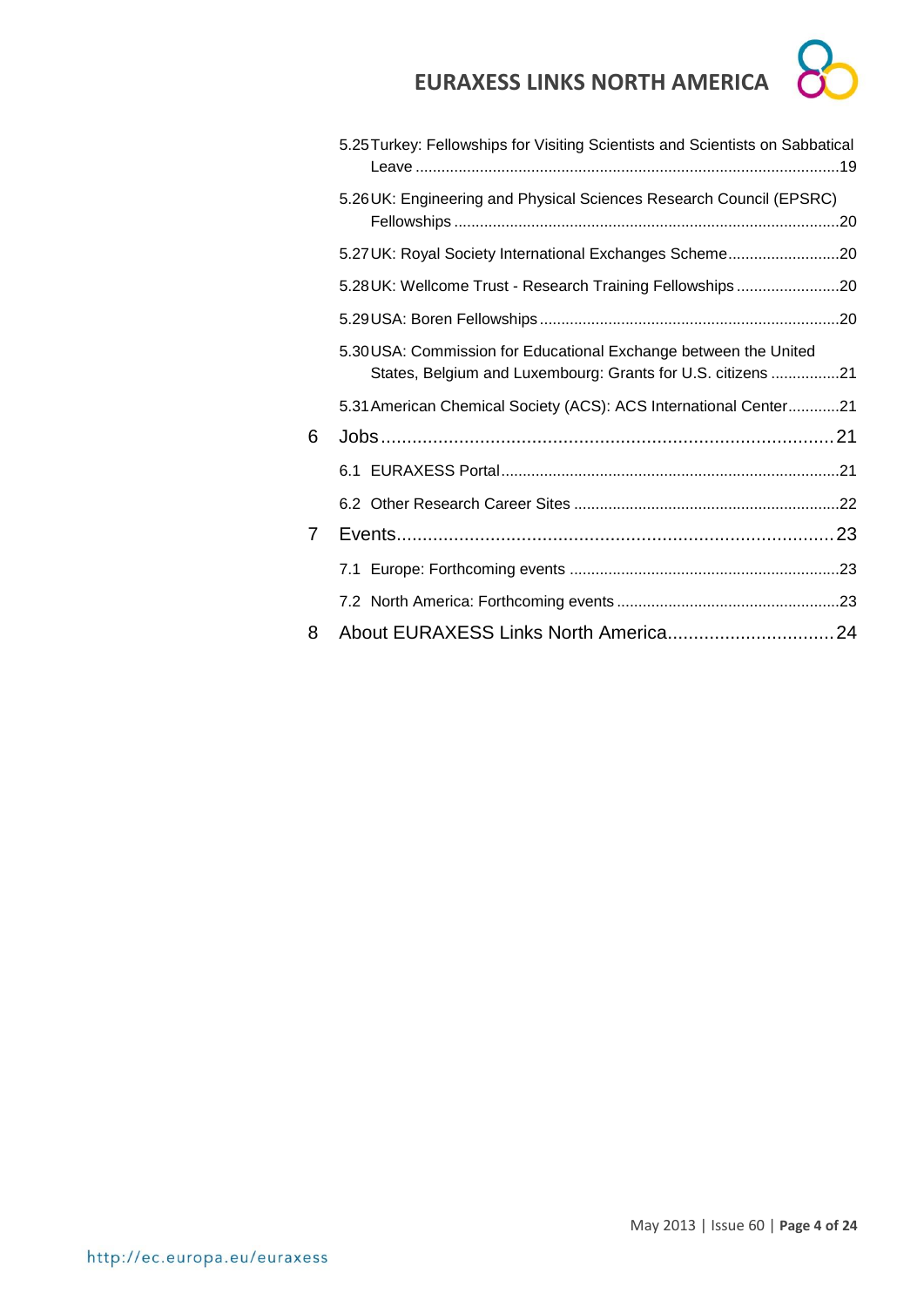## <span id="page-4-0"></span>**1 Feature**

## <span id="page-4-1"></span>1.1 International mobility: a testimony

*For this issue of our newsletter we interviewed Mark Eldridge, from the National Institute of Health in Bethesda, Washington DC. Mark and his family moved to the USA two years ago, as he was offered a post-doc position in the Laboratory of Neuropsychology. Mark was one of the participants at the last 'Destination Europe' event in Washington, DC.*



Mark Eldridge with his family. Photo: Mark Eldridge

**Q: Mark, please tell us a bit about your background and your research in the US.**

I obtained my PhD from the University of Bristol, UK, where I worked on the neural correlates of visual memory. While doing that research, I became interested in the influence of attention and reward on visual perception and memory. My current PI had published some interesting research in this area, so I contacted him directly to ask if I could pursue research in the aforementioned areas in his lab. We met at the Society for Neuroscience annual meeting in Chicago, and I began my post-doc position in his lab in 2011. I am currently attempting to establish how categorical information is stored in the brain, and to determine how reward contingency influences recognition memory.

The year we moved to the US, I proposed to my girlfriend (now wife) down at the tidal basin in Washington DC during the cherry blossom festival. We returned to the UK to get married in Wales, and 13 months later our first child was born - a beautiful daughter whom we named 'Olivia'. We tease her mercilessly for being a real 'merican, but luckily she hasn't developed the language skills to be able to comprehend us yet!

I currently work at the NIH in Bethesda. It is an inspiring place to do research. The resources available to me are exceptional, and, combined with the friendly, collaborative nature of the Lab of Neuropsychology (NIMH), I am rapidly advancing towards my research goals. Ultimately, my wife and I both intend to return to Europe. We have made a number of very good friends this side of the pond, but our family and childhood friends are all still based in the UK. For this intention to become reality, I will need to be able to secure a sufficiently well-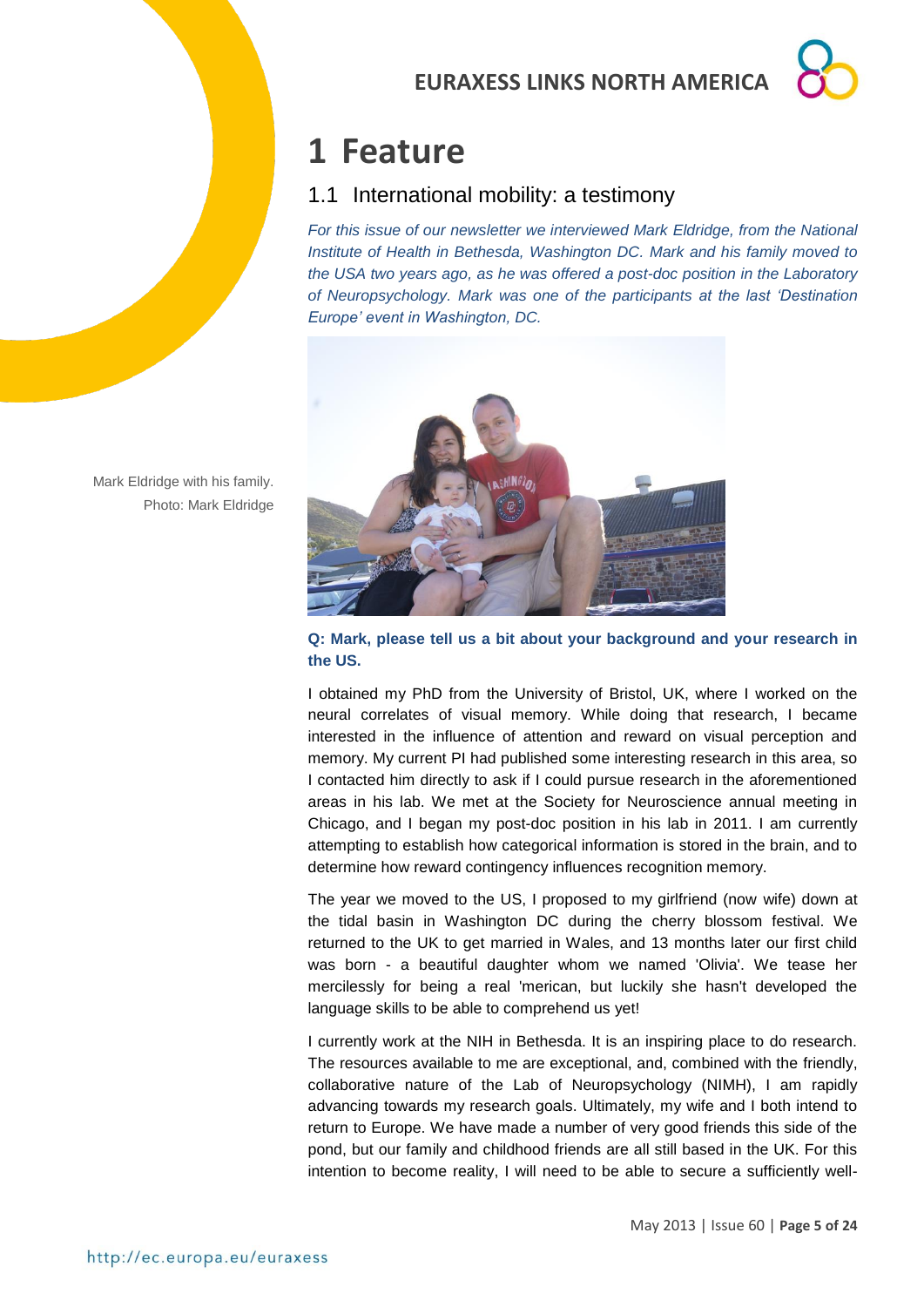funded position to allow me to continue driving my research forward. Fortunately, this seems like a realistic possibility, as I learned at the 'Destination Europe' career symposium at which I met with research mobility professionals from Europe.

#### **Q: Thank you Mark for telling us about your life here in the USA and your research work. What did you learn in particular at 'Destination Europe'?**

I learned about the attractive offers available from Marie Curie to encourage researchers to move to Europe. The well-funded ERC project supports new PIs with good ideas. I left with the general sense that, despite the uncertain economic climate in Europe, most countries are committed to expanding their R&D sectors to drive growth in their economies, which means that funding for the biological sciences is likely to grow rather than shrink in coming years.

### **Q: Would you consider conducting research in Europe again?**

Yes. There is a lot of good research being done in Europe at many wellresourced institutes and universities. My family has strong roots in the UK, and I have also enjoyed living and working in Belgium and France previously.

### **Q: What would you say to those researchers that have never been to Europe? Is it worthwhile? Will you be able to use the knowledge gained to further enhance your research career after returning to Europe?**

As someone at a relatively early stage in their career (this is my first post-doc), I can't comment on how easy or satisfying it is to establish a lab in Europe, but from a cultural perspective I would argue it is a very rewarding experience to live in another country, and to immerse yourself in their traditions and lifestyles. I believe that the knowledge I have gained here at the NIH has helped to establish strong foundations for a successful career in research, be it in Europe or elsewhere.

*As a researcher planning on returning to Europe, Mark Elridge is particularly interested in funding opportunities for researchers in the EU. At the 'Destination Europe' event in Washington, DC he was given the opportunity to gain firsthand information on the different, attractive funding schemes operating in Europe as well as chat with the event speekers responsible for the implementation of these programmes. The 'Destination Europe' Conference was truly a great source of information to him and many other participants.*

**Thank you for sharing a bit of your brillant research career!**

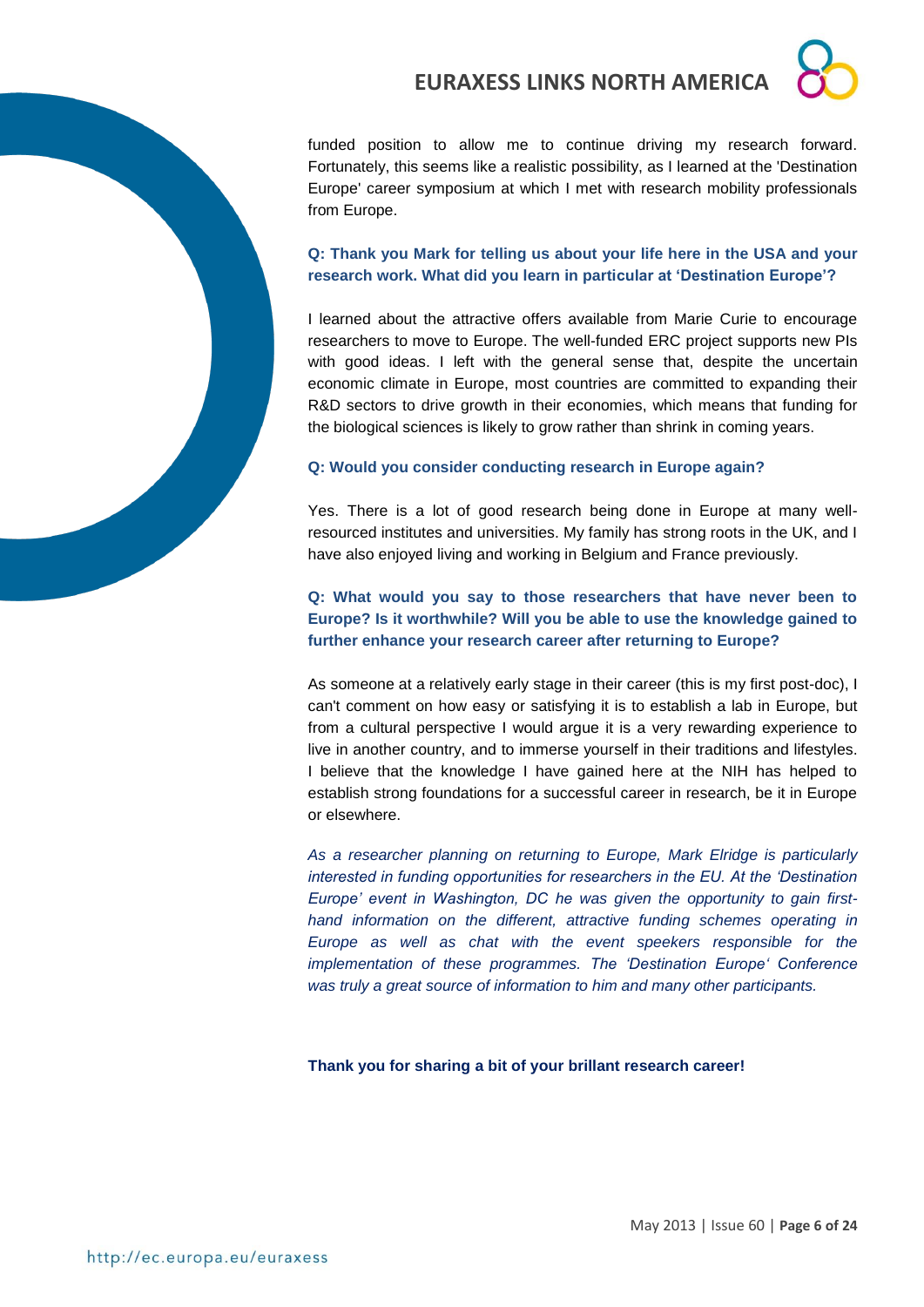# <span id="page-6-0"></span>**2 EU Insight**

## <span id="page-6-1"></span>2.1 European Research Infrastructures

Research infrastructures (RIs) play an increasingly important role in the advancement of knowledge and technology. They are a key instrument in bringing together a wide diversity of stakeholders to look for solutions to many of the problems society is facing today. RIs offer unique research services to users from different countries, attract young people to science, and help to shape scientific communities.

The European Commission has been supporting access to effective research infrastructures for researchers all over Europe for more than a decade. This action has been instrumental in enhancing European researchers' access to the infrastructures they require to conduct their research, irrespective of the location of the facility.

#### **What are Research Infrastructures?**

The term 'research infrastructures' refers to facilities, resources and related services used by the scientific community to conduct top-level research in their respective fields, ranging from social sciences to astronomy, genomics to nanotechnologies. Examples include singular large-scale research installations, collections, special habitats, libraries, databases, biological archives, clean rooms, high-capacity/high speed communication networks, highly distributed capacity and capability computing facilities, data infrastructure, research vessels, and so forth.

#### **Research Infrastructures at EU Member State Level**

RIs were originally seen as national endeavours and most RIs today are still funded and run at national level. Member States will retain a central role in the development and financing of infrastructures. They will need to maintain and develop their capacity to create and exploit new technologies, products and services in the context of global competition: RIs make an important contribution to economic growth, competitiveness, quality of life, a better environment and the creation of jobs in Europe.

Recently, most EU countries have begun the task of identifying their future national RI needs. National roadmaps articulate not only national priorities, but also stress the importance of participation in overseas facilities through bilateral agreements with host countries. A clear strategic view on how to guarantee and maintain access to research facilities is also set out in the national roadmaps.

One example is the [German national "Roadmap for Research Infrastructures"](http://www.bmbf.de/pub/Roadmap.pdf) which was published in late April 2013 by the [German Federal Ministry for](http://www.bmbf.de/en/index.php)  [Education and Research](http://www.bmbf.de/en/index.php) and is based on an evaluation performed by the [Wissenschaftsrat](http://www.wissenschaftsrat.de/en/home.html) (the German Council of Science and Humanities). The list entails 24 projects from a large range of scientific fields that are already under implementation and three new projects which the German federal government intends to fund in principle. In 17 of the 27 projects European and international partners are involved.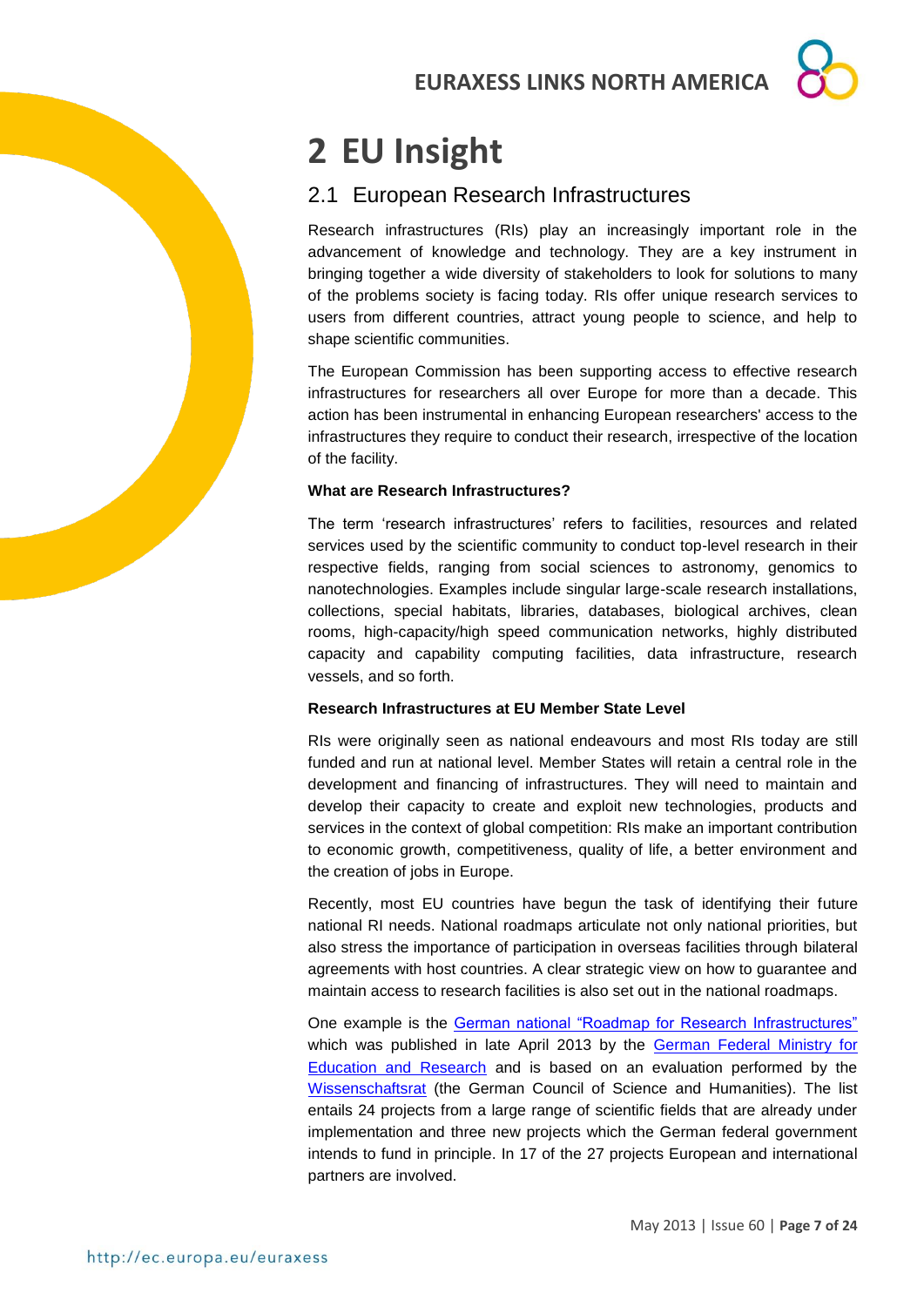Another example is the "Netherlands' Roadmap for Large-Scale Research [Facilities"](http://ec.europa.eu/research/infrastructures/pdf/roadmap_research_infrastructures_the_netherlands_2012.pdf#view=fit&pagemode=none) which was published in February 2013 and is already an update of the first Roadmap (2008-2012) prepared in 2008.

#### **European Research Infrastructure Initiatives**

Although some countries invest heavily in RIs, none can provide all the required state-of-the-art facilities on a national basis. In addition, in the smaller European Member States, the high investment and operational costs against small local demand prevent the construction and operation of necessary RIs. Present limits on national and institutional budgets restrict the flexibility and capability of players to respond to the growing demand. Today, an EU-wide effort is needed to foster capacity-building in Europe. In 2011, the [European Strategic Forum for](http://ec.europa.eu/research/infrastructures/index_en.cfm?pg=esfri)  [Research Infrastructures \(ESFRI\)](http://ec.europa.eu/research/infrastructures/index_en.cfm?pg=esfri) – established in 2002 – published the ["Strategy Report on Research Infrastructures –](http://ec.europa.eu/research/infrastructures/pdf/esfri-strategy_report_and_roadmap.pdf#view=fit&pagemode=none) Roadmap 2010" which identifies new Research Infrastructures (RI) of pan-European interest corresponding to the long term needs of the European research communities, covering all scientific areas, regardless of possible location.

The European Commission is supporting the development of a policy on research infrastructures at European level, providing added value by pooling talent, maximising resources, and helping to generate a strategic vision for the reinforcement of RIs in the European Research Area. Through the Framework Programmes, the EC has been funding a number of [projects](http://ec.europa.eu/research/infrastructures/index_en.cfm?pg=ri_projects_fp7) which contribute significantly to boosting Europe's research potential and reinforcing its research communities. For FP7 (2007-2013) the EC will spend €1.85 billion on RIs.



*Interactive Map for Research Infrastructures*: The European Commission's [website for](http://ec.europa.eu/research/infrastructures/index_en.cfm)  [research infrastructures](http://ec.europa.eu/research/infrastructures/index_en.cfm) now also features a ["Map of](http://ec.europa.eu/research/infrastructures/index_en.cfm?pg=mapri)  [Research Infrastructures"](http://ec.europa.eu/research/infrastructures/index_en.cfm?pg=mapri) which shows the location of the research infrastructures funded under FP7 that provide transnational access to researchers.

© European Commission

#### **What's ahead?**

The future EU activities under Horizon 2020 for integrating and opening national research infrastructures correspond to the follow-up of the successful FP7 actions named ["Integrating Activities"](http://ec.europa.eu/research/infrastructures/index_en.cfm?pg=existing_infra) (conditional to the approval of the European Commission proposal for the next Framework Programme for Research and Innovation, Horizon 2020, by the EU Parliament and Council). The aim of these activities is to provide a wider and more efficient access to,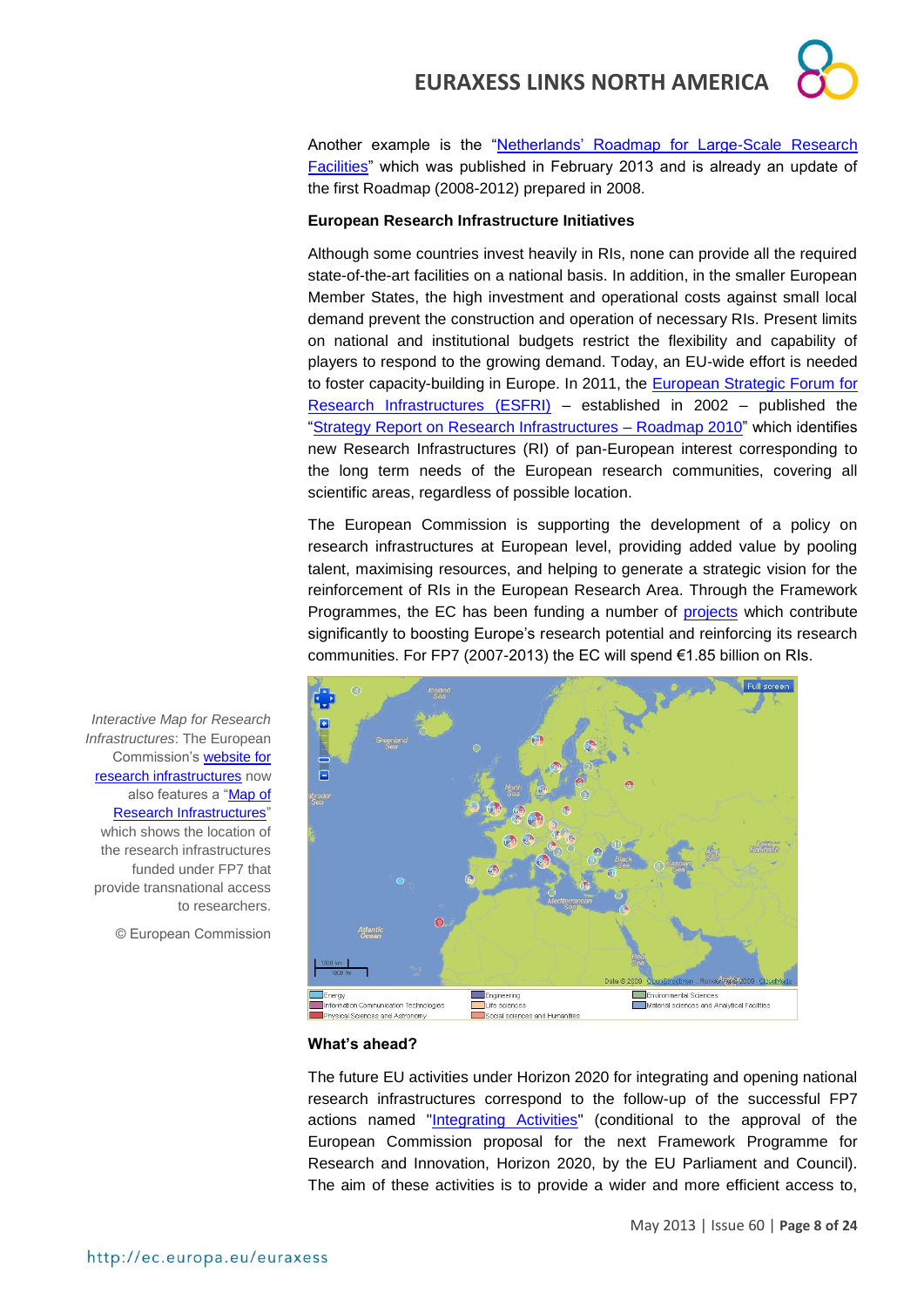

and use of, the research infrastructures existing in EU Member States, Associated Countries, and at international level when appropriate.

#### Sources:

[European Commission's Research Infrastructures website](http://ec.europa.eu/research/infrastructures/index_en.cfm?pg=home)

["Roadmap for Research Infrastructures"](http://www.bmbf.de/pub/Roadmap.pdf), April 2013, German Federal Ministry of Research and Education

["Uncharted Frontiers: the Netherlands' Roadmap for Large-Scale Research](http://ec.europa.eu/research/infrastructures/pdf/roadmap_research_infrastructures_the_netherlands_2012.pdf#view=fit&pagemode=none)  [Facilities"](http://ec.europa.eu/research/infrastructures/pdf/roadmap_research_infrastructures_the_netherlands_2012.pdf#view=fit&pagemode=none), February 2013, Dutch Ministry of Education, Culture and Science

<span id="page-8-0"></span>

## <span id="page-8-1"></span>3.1 1<sup>st</sup> EURAXESS Links Share Event in North America

The first EURAXESS Links North America Share Event **"Research Job and Funding Opportunities for All"** will take place on the **4th of June 2013** at the Creighton University in Omaha, Nebraska. Registration is open until the 3rd of June. You can register [here.](http://www.eventbrite.com/event/6621353647) More information can be found on our [website.](http://ec.europa.eu/euraxess/links/usa/index_en.htm)

### <span id="page-8-2"></span>3.2 EURAXESS Links going to Canada

EURAXESS Links North America officialy opens up to researchers based in Canada during the **"Hydrogen + Fuel Cells 2013 Conference"** taking place in **Vancouver, Canada from the 16th to 19th of June 2013**. EURAXESS Links North America will be present with a booth and will welcome all researchers interested in becoming part of our community and better linking to the European Research Area. More information about the conference can be found [here.](http://www.hfc2013.com/)

## <span id="page-8-3"></span>3.3 Webinar: "EURAXESS: How Canadians can use this important tool"

On the 7th of May a one-hour webinar was given by EURAXESS Links North America, co-organized by [The European Research Area and Canada](http://www.era-can.ca/) (ERA-Can) initiative. During the webinar 30 participants logged-in and stayed until the end. The webinar was meant to be a pre-opening and an awareness raising opportunity aimed at researchers based in Canada.

## <span id="page-8-4"></span>3.4 Researcher Careers and Mobility Conference, 14-15 May, Dublin, Ireland

EURAXESS Links North America was present at the Irish Presidency Conference **"Researcher Careers and Mobility: Are Researchers Ready for a Knowledge Intensive Europe?"** on the 14th and 15th of May 2013 in Dublin, Ireland. The conference was organized by the Irish Universities Association, the Department of Jobs, Enterprise and Innovation and the European Commission.



#### "EURAXESS Share: Research Job and Funding Opportunities in Europe for All"

4 June 2013, 11 am - 4 pm, Creighton University Omaha, Nebraska

- The main objectives of this event are:<br>• Raising awareness on mobility and career opportunities in Europe, with a special focus on Marie Curie (MC) and European Research Council (ERC) funding schemes.
- . Stimulating scientific cooperation between the United States and

. Helping to network researchers from both continents with a view to expand the EURAXESS Links North America Community\*

FURAXESS is the main organizer of this cross-disciplinary event targeting researchers at all stages of their career. The audience will be provided information on funding and collaboration opportunities with Europe. To better underline the EU mobility and research funding opportunities, testimonials from fellows who have already<br>an ERC fellowship or grant will be presented. ve already successfully obtained a MC or

\*EURAXESS Links is a networking tool for European researchers working outside European<br>non-European ones wishing to pursue a research career in Europe. It provides Information conduct research in European research function

With the participation of James Gaviga<br>the EU Delegation to the United States. vigan – Minister-Cou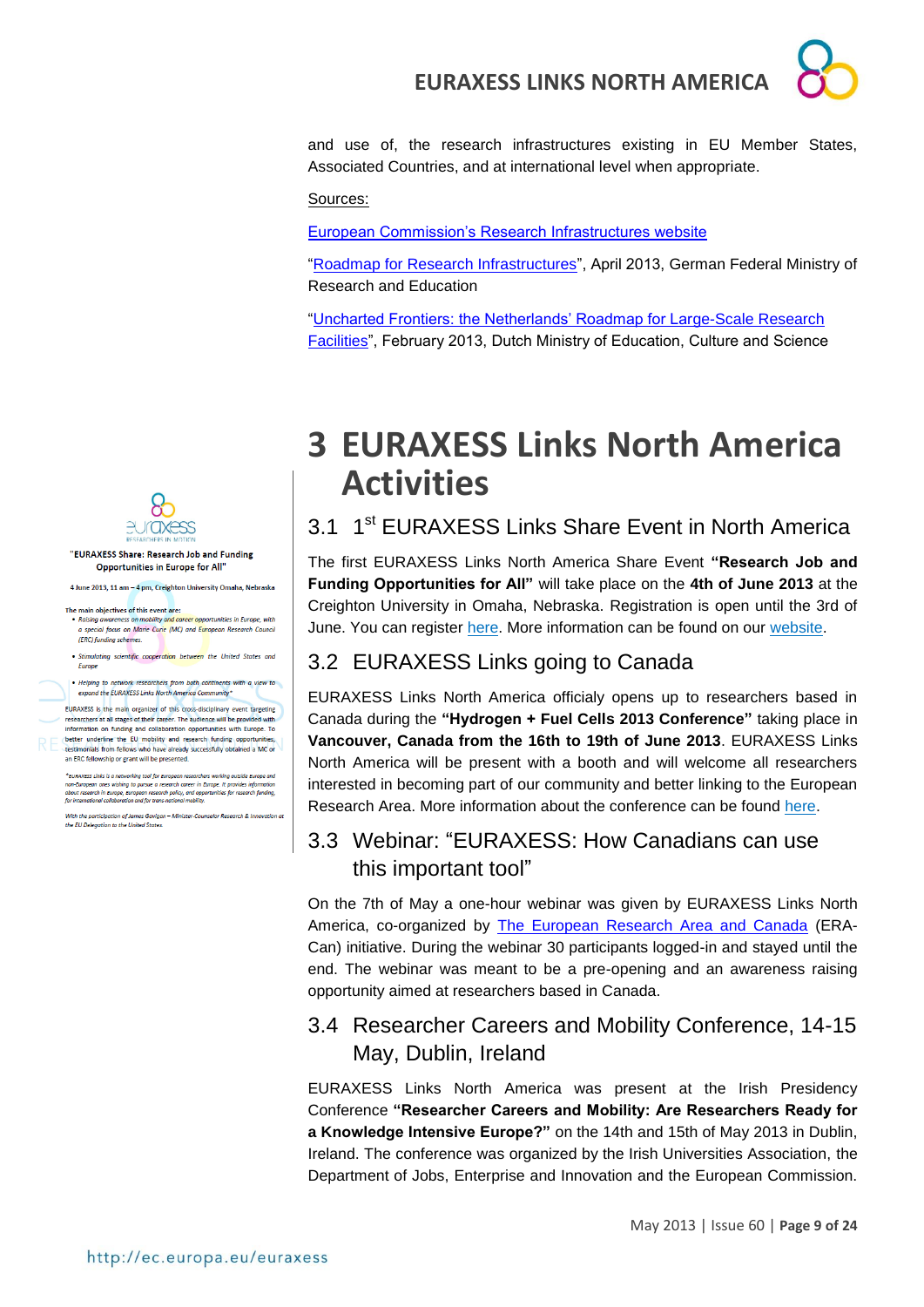

Dr Conor O'Carroll, Chair of ERA Steering Group on Human Resources and **Mobility** 

Photo: Viktoria Bodnarova



The 250 participants coming from 39 different nations represented researchers, policymakers, research funding agencies and academic as well as private research organisations.

The EURAXESS Links North America Regional Representative was invited to contribute to the

workshop called **"Is Mobility Good for You?"** where the following topics were discussed: (1) International mobility focusing on virtual mobility, (2) Working with the scientific diaspora and (3) Mobility between employment sectors.

[More information.](http://www.iua.ie/research-innovation/rcm/)

## <span id="page-9-0"></span>3.5 Global Diaspora Forum, 13-14 May, Washington DC

The [Global Diaspora Forum](http://www.globaldiasporaforum.ie/) is an annual celebration of the contributions diaspora communities make to their countries of origin. Every year it brings together a wide range of stakeholders including: Leaders of diaspora communities, US government officials, private sector stakeholders, representatives of international institutions, and academic experts. This year EURAXESS Links North America participated in the session organized by the MIT Technology Review Innovators (Solve for X! [SolveforX.com\)](http://solveforx.com/), an interactive forum to encourage and amplify moonshots – technology-based proposals for solving global problems. The session was organised in partnership with the US Department of State, Office of the Science & Technology Adviser to the Secretary of State, and the USAID' Office for Innovation and Development Alliances. The innovators, all under 35, featured successful technology initiatives (e.i. energy, water) in international development and diplomacy undertaken by diasporans, and showcased methods of cultural bridge-building that encourage young diasporans to connect with their countries of heritage. The event offered great insights into new ways to build connections between diaspora communities and their countries of settlement and origin, and should be a source of inspiration for future EURAXESS Links' initiatives.

## <span id="page-9-1"></span>**4 News & Developments**

## <span id="page-9-2"></span>4.1 European Commission unveils maritime strategy for the Atlantic

The European Commission has today adopted an Action Plan to revitalise the marine and maritime economy in the Atlantic Ocean Area. The Action Plan follows from the Atlantic Strategy the Commission adopted in 2011 (see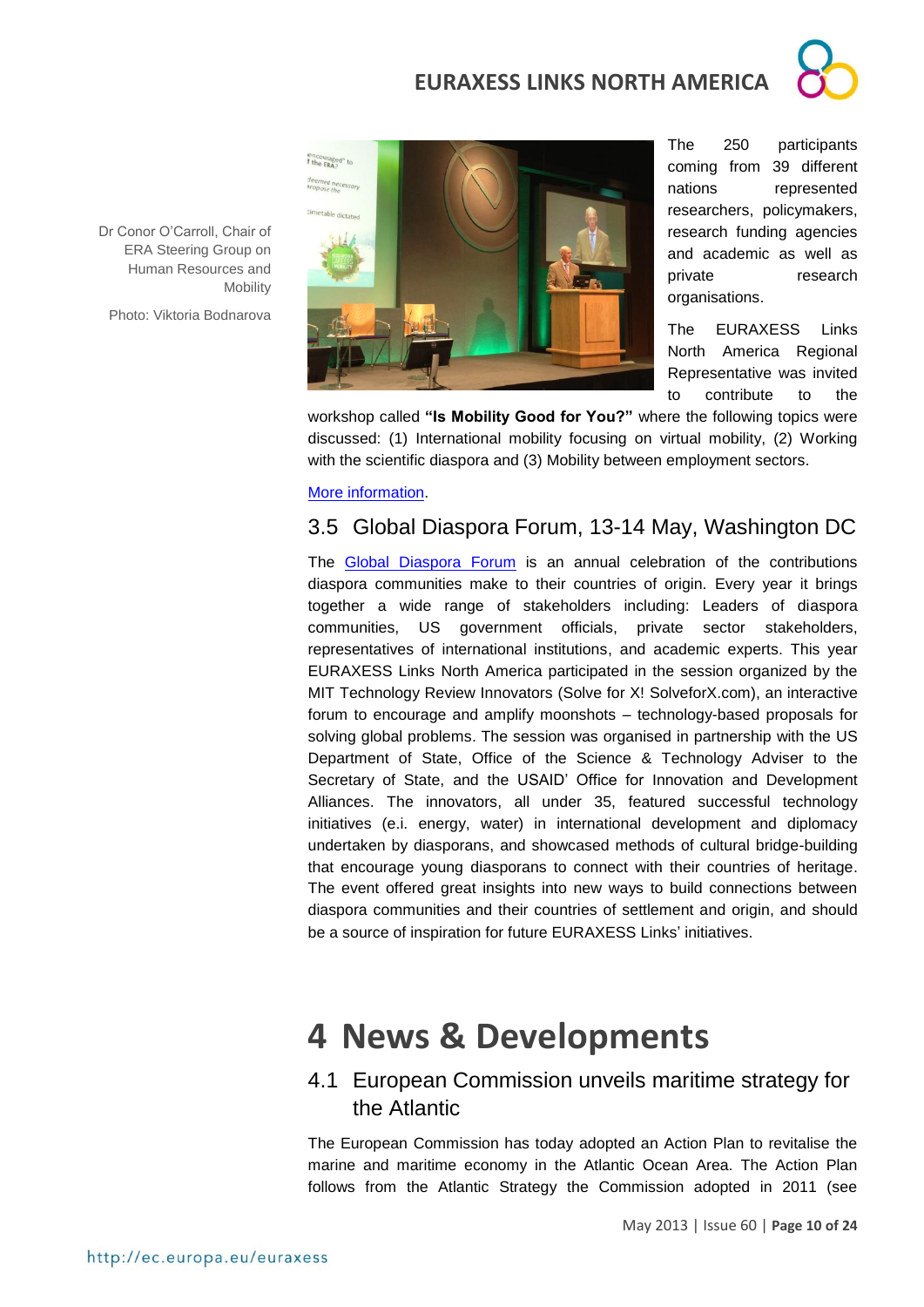[IP/11/1456\)](http://europa.eu/rapid/press-release_IP-11-1456_en.htm). It aims to show how the EU's Atlantic Member States, their regions and the Commission can help create sustainable growth in coastal regions and drive forward the "blue economy", which has the potential to provide 7 million jobs in Europe by 2020. At the same time, the environmental and ecological stability of the Atlantic Ocean must be preserved.

#### [Read more](http://ec.europa.eu/maritimeaffairs/policy/sea_basins/atlantic_ocean/index_en.htm)

## <span id="page-10-0"></span>4.2 Understanding cell behaviour to help treat major diseases

The ability to measure concentrations of oxygen inside living human cells is a key requirement to help advance our understanding and treatment of a range of serious medical conditions. These include ischaemic stroke (where the stroke is caused by a blockage in the artery, preventing sufficient oxygen from reaching the brain), neurodegenerative disorders, and cancer.

#### [Read more](http://ec.europa.eu/research/infocentre/article_en.cfm?id=/research/headlines/news/article_13_05_14_en.html&item=All&artid=29973&caller=AllHeadlines)

## <span id="page-10-1"></span>4.3 Developing new weapons in the fight against cancer

Cancer causes some 13% of deaths worldwide. Of these deaths, some 90% are caused not by the original cancer, but by its spread to other parts of the body. These secondary cancers, known as metastases, are most often caused by 'circulating tumour cells' (CTCs) which escape from the primary tumour and travel around the body in the bloodstream. In the process, CTCs often undergo modifications that make them more resistant to treatment than the primary tumours.

#### [Read more](http://ec.europa.eu/research/infocentre/article_en.cfm?id=/research/headlines/news/article_13_05_13_en.html&item=All&artid=29953&caller=AllHeadlines)

## <span id="page-10-2"></span>4.4 Charting Europe's nanotechnology 'roadmap'

Nanotechnology is opening the way to a new industrial revolution. From 'individualised' medical treatments tailored for each patient to new, environmentally-friendly energy storage and generation systems, nanotechnology is bringing significant advances. Exciting new futures await those businesses able to get ahead in the race to turn this wealth of promise into commercial success.

#### [Read more](http://ec.europa.eu/research/infocentre/article_en.cfm?id=/research/headlines/news/article_13_05_09_en.html&item=All&artid=29933&caller=AllHeadlines)

## <span id="page-10-3"></span>4.5 Paving the way for thought-controlled prostheses

Understanding how the brain processes new skills and actions can help to improve learning and aid research into neurodegenerative and psychiatric disorders such as Parkinson's and Huntington's disease. An EU-funded project has collected new data on the development of neural mechanisms of action learning and habit formation and addiction through the manipulation of the brain's molecular networks.

[Read more](http://ec.europa.eu/research/infocentre/article_en.cfm?id=/research/headlines/news/article_13_05_08_en.html&item=All&artid=29920&caller=AllHeadlines)

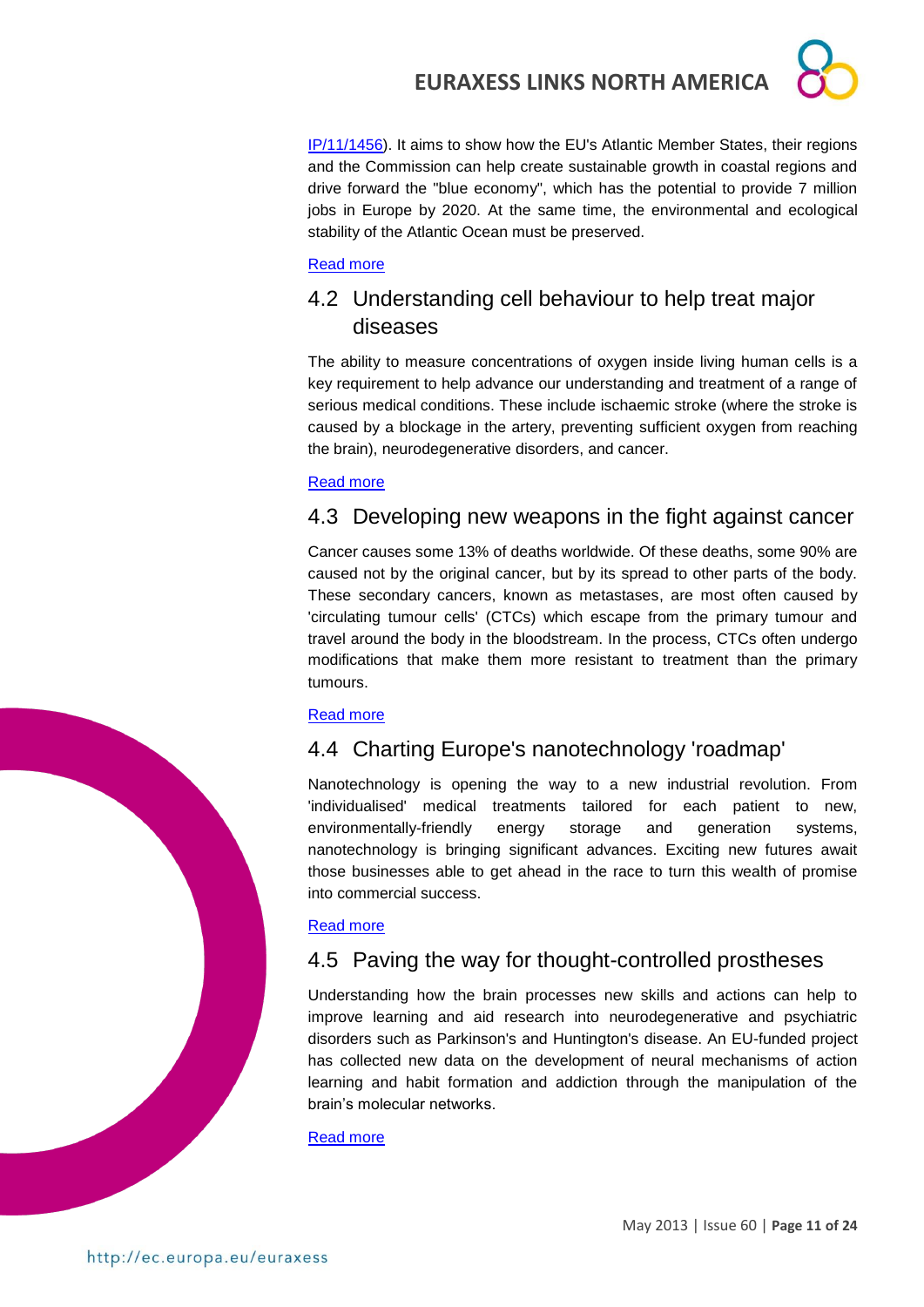## <span id="page-11-0"></span>4.6 Assessing the impact of indoor air pollution on Europeans

The health impact of indoor air pollution is a real environmental health issue, which is believed to have a bearing on respiratory conditions such as asthma. This has prompted a European study to take action. While outdoor pollution is often cited as the cause of many asthma related issues, indoor threats are also being addressed in the light of World Asthma Day.

#### [Read more](http://ec.europa.eu/research/infocentre/article_en.cfm?id=/research/headlines/news/article_13_05_07_en.html&item=All&artid=29913&caller=AllHeadlines)

## <span id="page-11-1"></span>4.7 Super surfaces at your service

Every time a firefighter braves an inferno, a scientist wonders if a new material or special flame-resistant coating could be created to protect him. Today, armed with nanocomposite techniques and insights into bio-based materials, new classes of smart, adaptable super-surface coatings are possible, according to European researchers.

#### [Read more](http://ec.europa.eu/research/infocentre/article_en.cfm?id=/research/headlines/news/article_13_05_04_en.html&item=All&artid=29893&caller=AllHeadlines)

## <span id="page-11-2"></span>4.8 Sweetening the bitter pill of cancer treatment

Despite a massive research effort, cancer is still a major killer in Europe. European researchers are working on a sugar-based drug-delivery system which they believe will boost the potency of anti-cancer drugs, helping them reach and destroy cancerous cells more effectively.

#### [Read more](http://ec.europa.eu/research/infocentre/article_en.cfm?id=/research/headlines/news/article_13_05_02_en.html&item=All&artid=29873&caller=AllHeadlines)

## <span id="page-11-3"></span>4.9 Thin-film "smart glass" puts rivals in the shade

Electrochromic glass – which instantly glazes or shades at the flick of an electrical switch – has proved popular in a range of applications where the control of light and heat is important. But the physical nature of the glass and the costs involved limit the opportunities open to this technology. An EU-funded project has applied these 'smart glass' principles to a flexible film which opens up a whole new world of green, low-cost and commercially viable possibilities.

#### [Read more](http://ec.europa.eu/research/infocentre/article_en.cfm?id=/research/headlines/news/article_13_04_30_en.html&item=All&artid=29853&caller=AllHeadlines)

## <span id="page-11-4"></span>4.10Dog genes offer keys to human disease

For Kerstin Lindblad-Toh, of the University of Uppsala in Sweden, news that the European Union (EU) was to provide funding for a project aimed at using research into canine genetics as a kind of 'fast-track' to help provide cures for many important human diseases marked the achievement of a long-held ambition.

#### [Read more](http://ec.europa.eu/research/infocentre/article_en.cfm?id=/research/headlines/news/article_13_04_29_en.html&item=All&artid=29833&caller=AllHeadlines)

## <span id="page-11-5"></span>4.11Lending an ear to age related hearing loss

Age related hearing loss (ARHL) is far too easily ignored. Its onset is insidious. Its progression gradual. People with declining hearing often mistakenly believe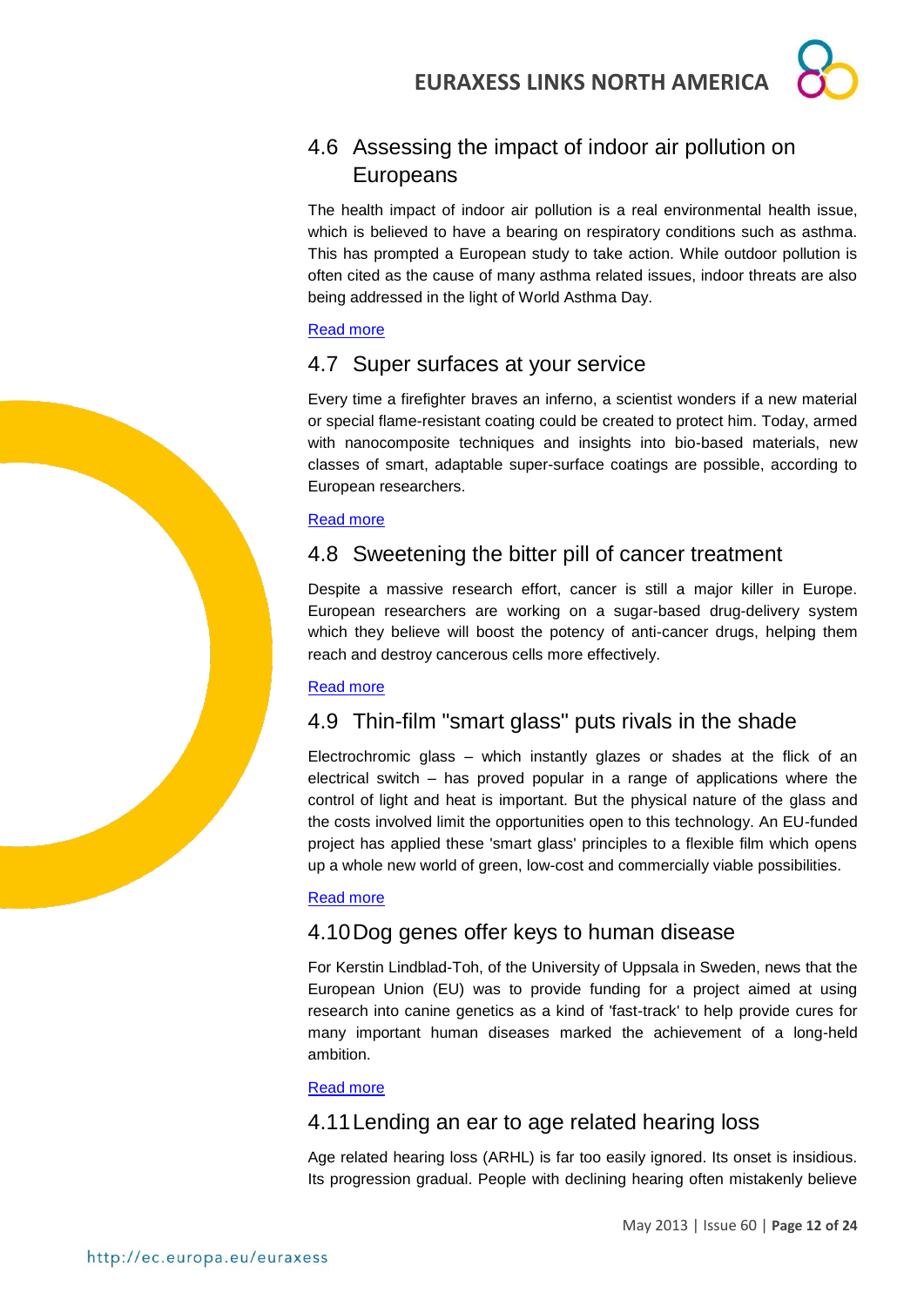the problem is that their conversation partners mumble or speak too quickly – and as hearing ability diminishes further, social exchanges slowly turn from fluid repertoires to too many non sequiturs. This social isolation, in turn, is associated with depression and cognitive decline. Disturbances of gait and balance have also been linked to ARHL.

#### [Read more](http://ec.europa.eu/research/infocentre/article_en.cfm?id=/research/headlines/news/article_13_04_26_en.html&item=All&artid=29813&caller=AllHeadlines)

## <span id="page-12-0"></span>4.12Former Marie Curie Fellow commercialises an electronic nose to detect cancer

Hossam Haick, a former Marie Curie Fellow and now ERC grantee, has developed an "electronic nose" to detect cancer by analysing patients ' breath. Knowing that dogs have the capacity to identify some cancer types, he decided to develop an electronic nose (this solution being more hygienic and hospital friendly)…

#### [Read more](http://ec.europa.eu/research/mariecurieactions/news-events/news/2013/mc_fellow_commercialises_an_electronic_nose_to_detect_cancer_en.htm)

## <span id="page-12-1"></span>4.13 Innovative infrared testing device set to reduce aircraft development costs

To make modern aircraft ever lighter, faster and more fuel efficient, manufacturers are continually introducing new advanced materials, composites and super lightweight structures. Before using them on a plane, the integrity and performance of these materials have to be tested in a non-destructive way, to see how they would perform in the real-life pressure and temperature conditions of flight. Among the techniques aero-space testing facilities currently rely on are two important tests: one using laser beams and one using thermal imaging to see inside the material under stress and detect problems in structures caused by hidden defects. European researchers have found a way to replace these two with a single test.

#### [Read more](http://ec.europa.eu/research/infocentre/article_en.cfm?id=/research/star/index_en.cfm?p=ss-fantom&calledby=infocentre&item=All&artid=29974)

## <span id="page-12-2"></span>4.14 European Month of the Brain, 1-31 May 2013, Across Europe

Advances in neuroscience are crucial to keep our ageing societies and our economy healthy. Some 165 million Europeans are likely to experience some form of brain disorder each year – from anxiety to depression to dementia – and treating these disorders now costs some €800 billion in Europe every year. The European Month of the Brain is packed with activities to make a difference. There are more than 50 events in 19 countries.

#### [Read more](http://ec.europa.eu/research/index.cfm?pg=events&eventcode=5A3B381A-FE08-0CB2-DEB523D31475313C)

## <span id="page-12-3"></span>4.15 Hannover Messe Trade Fair / Hannover, 11 April 2013

EU Commissioner for Research, Innovation and Science Máire Geoghegan Quinn delivered keynote address at Hannover Messe 2013.

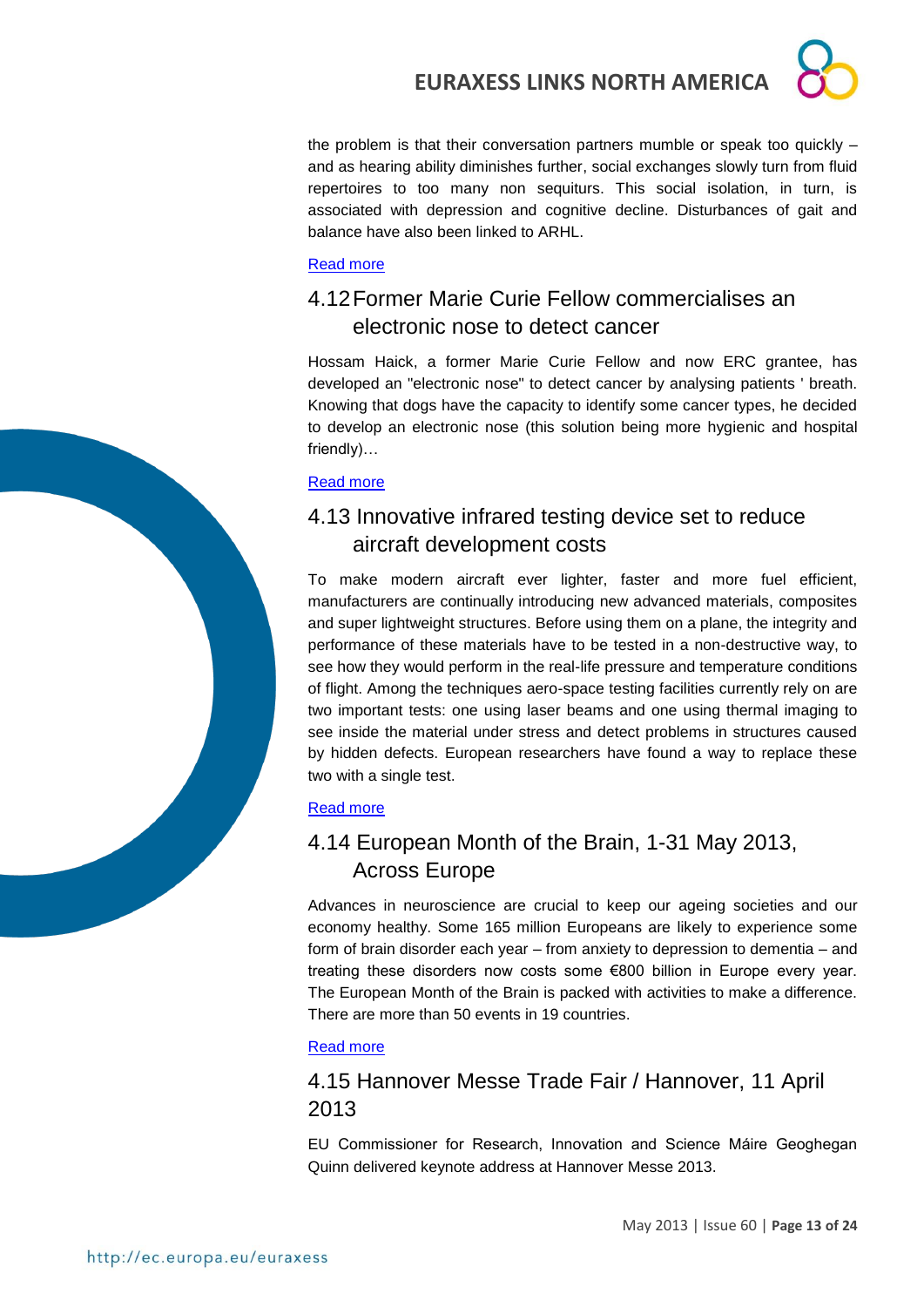



[Read more](http://ec.europa.eu/commission_2010-2014/geoghegan-quinn/headlines/speeches/2013/20130411-hannover-messe_en.htm)

## <span id="page-13-0"></span>**5 Grants & Fellowships**

## <span id="page-13-1"></span>5.1 EU programme: Marie-Curie fellowships

4 calls still open:

| <b>Call identifier</b>         | <b>Call title</b>                                                                             | <b>Deadline</b>   |  |
|--------------------------------|-----------------------------------------------------------------------------------------------|-------------------|--|
| FP7-PEOPLE-<br><b>2013-CIG</b> | Marie Curie Career Integration<br>Grants (CIG)                                                | 18 September 2013 |  |
| FP7-PEOPLE-<br>2013-IOF        | Curie<br>Marie<br>International<br>Fellowships<br>Outgoing<br>for<br>Career Development (IOF) | 14 August 2013    |  |
| FP7-PEOPLE-<br>2013-IIF        | Marie<br>Curie<br>International<br>Incoming Fellowships (IIF)                                 | 14 August 2013    |  |
| FP7-PEOPLE-<br>2013-IEF        | Marie Curie Intra-European<br><b>Fellowships for Career</b><br>Development (IEF)              | 14 August 2013    |  |

## <span id="page-13-2"></span>5.2 EU Programme: European Research Council

The ERC launched the new funding initiative, called "Proof of Concept", in March 2011, open to researchers who have already been awarded an ERC grant. ERC grant holders can apply for this additional funding to establish the innovation potential of ideas arising from their ERC-funded frontier research projects.

| <b>Call identifier</b> | <b>Call title</b>          | <b>Deadline</b> |  |
|------------------------|----------------------------|-----------------|--|
| <b>ERC-2013-PoC</b>    | ERC Proof of Concept Grant | 03 October 2013 |  |

## <span id="page-13-3"></span>5.3 Europe: European Cooperation in Science and Technology (COST)

COST invites researchers throughout Europe to submit proposals for research networks and use this unique opportunity to exchange knowledge and to

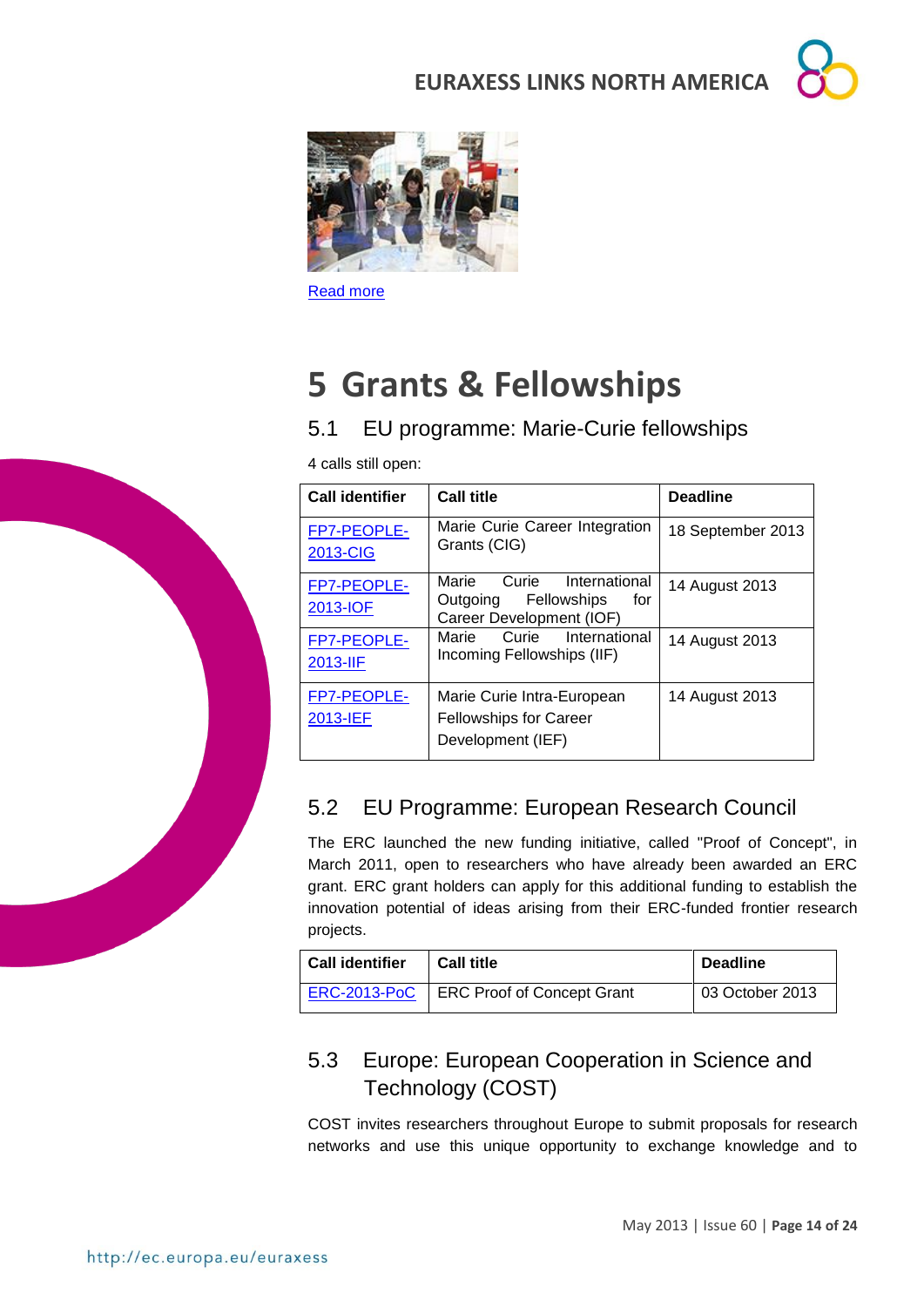

embark on new European perspectives. A continuous Open Call for Proposals is used to attract the best proposals for new COST Actions.

#### [More information](http://www.cost.eu/participate/open_call)

## <span id="page-14-0"></span>5.4 Europe: European Respiratory Society: Short-Term Research Fellowship

Research Training Fellowships are established to enable young scientists and clinicians to visit a Host Unit in a (European) country other than the candidate's own, with the aim of learning a research technique not available in the Home Unit. The research training should benefit the Home Unit when the applicant returns there, by leading to research developments and activities back onsite.

#### **Next deadline: 1 October**

[More information](http://www.ersnet.org/ers-funding/fellowships/short-term.html)

## <span id="page-14-1"></span>5.5 EURIAS 2014-2015 / Call for applications research stays in Europe

The European Institutes for Advanced Study (EURIAS) Fellowship Programme is an international researcher mobility programme offering 10-month residencies in one of the 16 participating Institutes: Berlin, Bologna, Brussels, Budapest, Cambridge, Delmenhorst, Freiburg, Helsinki, Jerusalem, Lyon, Marseille, Paris, Uppsala, Vienna, Wassenaar, Zürich.

#### **Next deadline: 5 July**

[More information](http://www.2014-2015.eurias-fp.eu/)

## <span id="page-14-2"></span>5.6 Czech Republic: Office of Naval Research: Visiting Scientist Program (VSP)

VSP is designed to facilitate visits by foreign technologists with Department of the Navy counterparts for the purpose of collaboration. The visits are typically to the United States, but can be to non-U.S. activities of special interest to the Department of the Navy science and technology community. Along with Liaison Visits, the Science & Technology Insertion Program is part of the process to develop international collaborations. Requests should be received at least eight weeks in advance of the proposed visit.

[More information](http://prague.usembassy.gov/onr.html)

## <span id="page-14-3"></span>5.7 Denmark: Funding programmes for research and innovation

The Danish Ministry of Science, Innovation and Higher Education has published an exhaustive guide to Danish funding programmes, and indicates 3 calls for proposals in phytosanitary, synthetic biology and health science biotechnology research with different deadlines (**July and September**).

[More information](http://fivu.dk/en/research-and-innovation/funding-programmes-for-research-and-innovation/guide-to-funding)

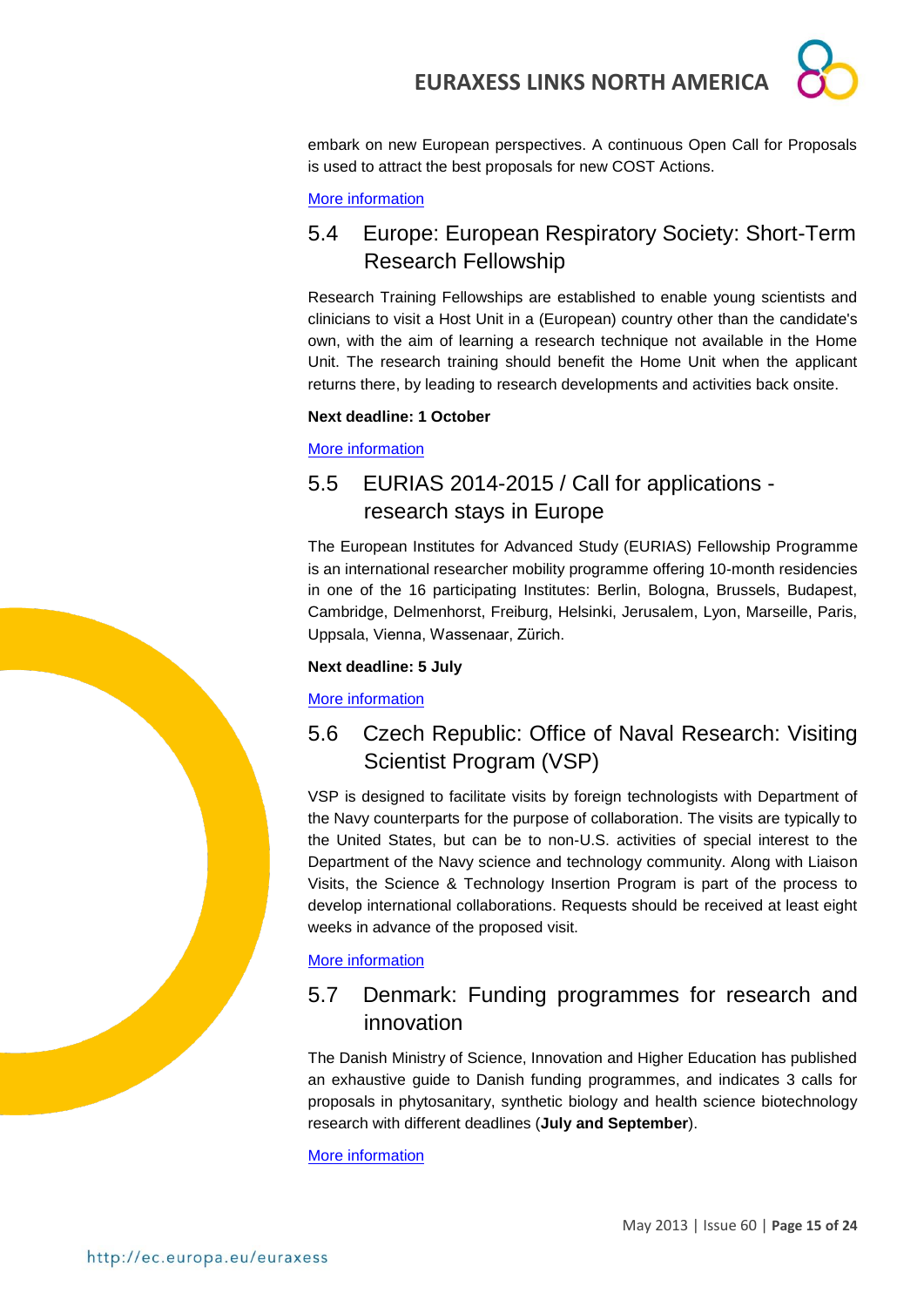## <span id="page-15-0"></span>5.8 Finland: Millennium Technology Prize Laureates

The Technology Academy Finland delivers Millennium Technology Prizes to groundbreaking technological innovations that enhance the quality of people's lives in a sustainable manner.

#### **Next deadline: 31 July**

#### [More information](http://www.technologyacademy.fi/call-for-nominations/)

## <span id="page-15-1"></span>5.9 France: Doctoral grants, Calmette Programme: for a thesis within the Institut Pasteur International **Network**

The Institut Pasteur International Division finances two doctoral fellowships per year, for a duration of three years, to allow students to realize their doctoral training in an institute of the Institut Pasteur International Network (RIIP) except metropolitan France. This fellowship aims at promoting and facilitating the realization of doctorate trainings of French and foreign researchers in a laboratory from the RIIP. This may apply to standard or jointly-supervised theses. Fellowship areas may include all themes developed in the laboratories of the RIIP:research on the infectious diseases.

#### **Next deadline: 12 July**

#### [More information](http://www.pasteur-international.org/ip/easysite/pasteur-international-en/for-scientists/fellowships2/doctoral-grants2)

## <span id="page-15-2"></span>5.10 France: Pasteur Foundation: Postdoctoral **Fellowships**

The Pasteur Foundation administers this fellowship program to bring U.S. postdoctoral researchers to work in any one of the 130+ Institut Pasteur laboratories in Paris. Guided by the institute's administration, which seeks to develop international scientific exchanges to ensure the vitality of Institut Pasteur labs, this program is open to American citizens who are not already in France and who have received their PhD degree within the last five years.

#### **Next deadline: 20 September**

#### [More information](http://www.pasteurfoundation.org/fellowships.shtml)

## <span id="page-15-3"></span>5.11 France: Overview of research exchange programs

The Office for Science and Technology (OST) located in the French Embassy to the United States (Washington DC) has published an overview of research exchange programs addressing all the different categories of researchers in various areas. A specific section of the OST website contains current calls for proposals, career opportunities, and information on French higher education programs.

[More information](http://france-science.org/USA-France-Mobility-Schemes.html)

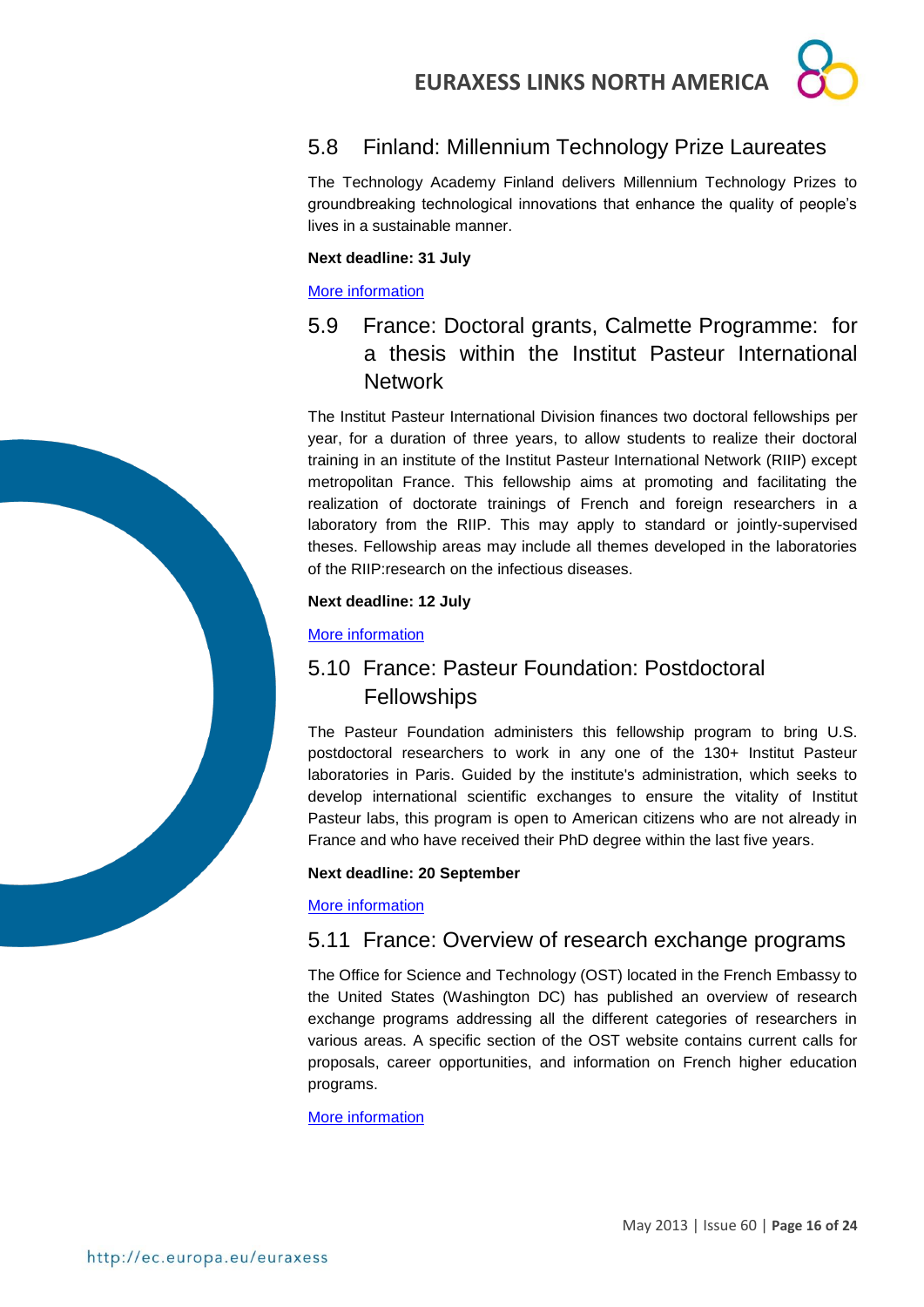

## <span id="page-16-0"></span>5.12 Germany: funding and resources opportunities for graduate and doctoral students, postdocs and faculty and researchers

The German Center for Research and Innovation based in New-York compiles all existing funding and resources opportunities for graduate and doctoral students, postdocs and faculty and researchers.

[More information](http://www.germaninnovation.org/resources/faculty-and-researchers)

## <span id="page-16-1"></span>5.13 Ireland: Science Foundation Ireland: US-Ireland R&D Partnership Programme

The US-Ireland Research and Development Partnership, launched in July 2006, is a unique initiative involving funding agencies across three jurisdictions: United States of America (USA), Republic of Ireland (RoI) & Northern Ireland (NI). Under the US-Ireland R&D Partnership programme, a 'single-proposal, single-review' mechanism is facilitated by the National Science Foundation (NSF) and National Institutes of Health (NIH) who accept submissions from trijurisdictional (USA, NI and ROI) teams to a number of their existing funding programmes. All proposals submitted under the auspices of the Partnership must have significant research involvement from researchers in all three jurisdictions.

**Next deadline**: For health-related proposals to the NIH, pre-eligibility application forms must be submitted to the respective funding agencies at least twelve weeks in advance of the NSF/NIH deadline.

#### [More information](http://www.sfi.ie/funding/funding-calls/open-calls/us-ireland-rd-partnership-programme/)

## <span id="page-16-2"></span>5.14 Poland: Fulbright Distinguished Chair in American Studies or Literature 2014-15

This grant supports teaching two or three courses or seminars per semester in American studies or literature at the undergraduate and graduate level; grants start on mid-September or February; PhD required.

Research fields: related to the program; especially: American History, American Literature, American Studies, Economics, Film Studies, Journalism, Music, Philosophy, Political Science.

#### **Next deadline: 1 August**

[More information](http://catalog.cies.org/viewAward.aspx?n=4297&dc=PL)

## <span id="page-16-3"></span>5.15 Poland: Fulbright Distinguished Chair in East European/Eurasian Studies 2014-15

A grant for associate or full professors with experience in mentoring PhD students. Grant Activity: teach East-European, Russian and/or Eurasian studies at the advanced undergraduate and postgraduate levels; occasional guest lectures at other Polish, Central- and East-European universities; opportunity to conduct research; grants start on mid-September or February; PhD required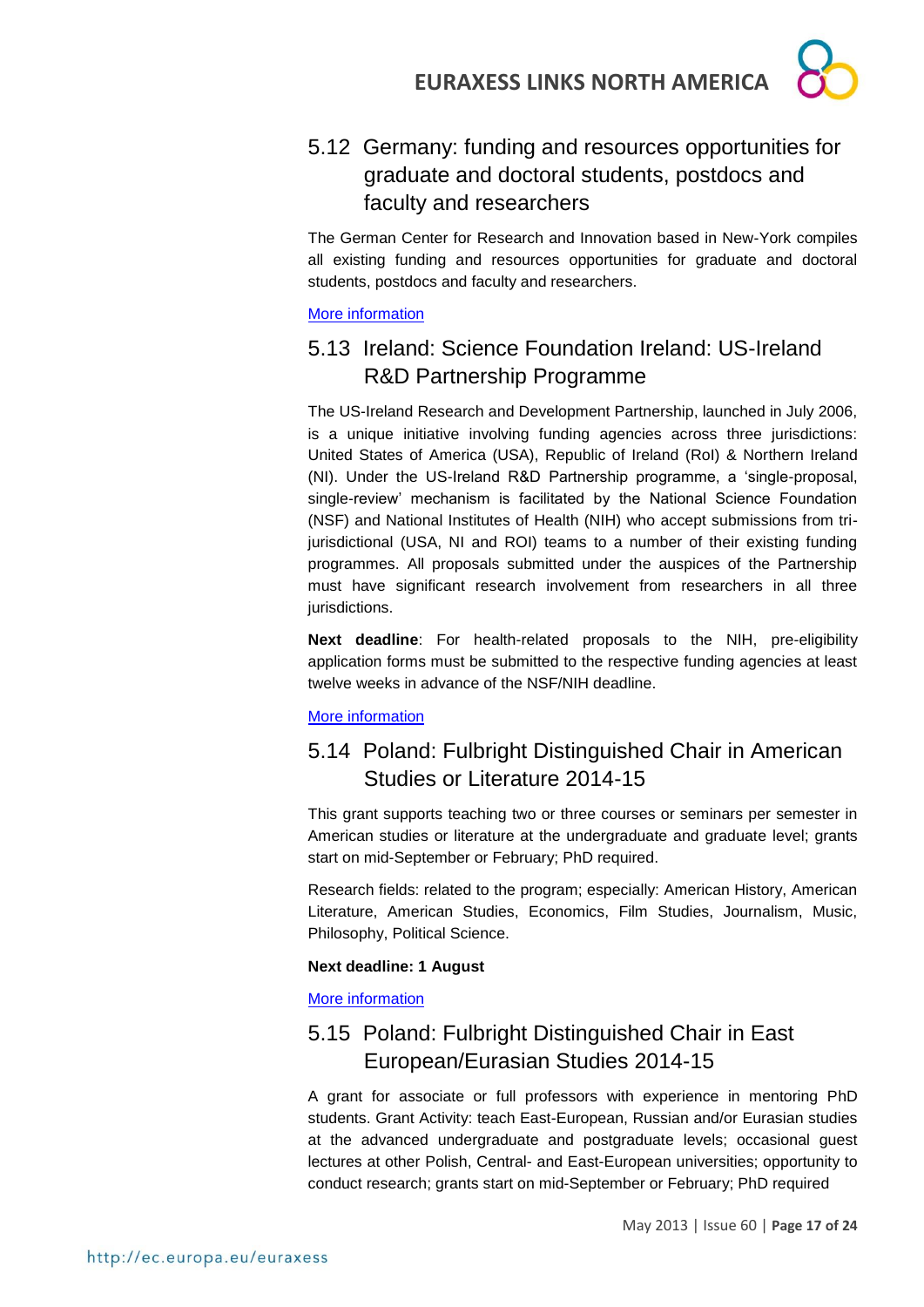

Research Fields: related to the program; especially: Anthropology, Area Studies, History (non-U.S.), Political Science, Religious Studies, Sociology.

#### **Next deadline: 1 August**

[More information](http://catalog.cies.org/viewAward.aspx?n=4298&dc=PL)

## <span id="page-17-0"></span>5.16 Poland: Fulbright Post-Doctoral Fellowships for U.S. University Faculty 2014-15

Scholarships for U.S. citizens for lecturing and/or research in Polish academic institutions.

Research fields: Research – all disciplines; Teaching – American Literature; American Studies; Economics or Business Administration; International Relations or Political Science; Law or Public Administration; Theoretical or Applied Linguistics/TEFL

#### **Next deadline: 1 August**

[More information](http://catalog.cies.org/searchResults.aspx?wa=EU)

### <span id="page-17-1"></span>5.17 Poland: Thesaurus Poloniae Programme

The program is addressed to non-residents of Poland (Junior Programme for PhD candidates and Senior Programme for PhD holders) who conduct their research on cultural heritage of Poland and Central Europe.

#### **Next deadline: call opens 31 May – 15 June with deadline within 30th June – 15th July**

#### [More information](http://www.mck.krakow.pl/page/thesaurus-poloniae-1)

### <span id="page-17-2"></span>5.18 Poland: National Science Centre

Current open programs of funding include: OPUS - funds research projects, including purchasing or development of lab equipment necessary to conduct those projects; PRELUDIUM - funds research projects conducted by early career researchers, before their PhD; SONATA - funding for research projects by early stage researchers after PhD.

#### **Next deadline: 15 June**

#### [More information](http://www.ncn.gov.pl/aktualnosci/2013-03-15-konkursy-ogloszenie?language=en)

## <span id="page-17-3"></span>5.19 Switzerland: Research funding by the Swiss National Science Foundation (SNSF)

The SNSF offers a wide range of research funding schemes which are open to scientists and academics of any nationality working in Switzerland.

[More information](http://www.snf.ch/E/funding/Pages/default.aspx)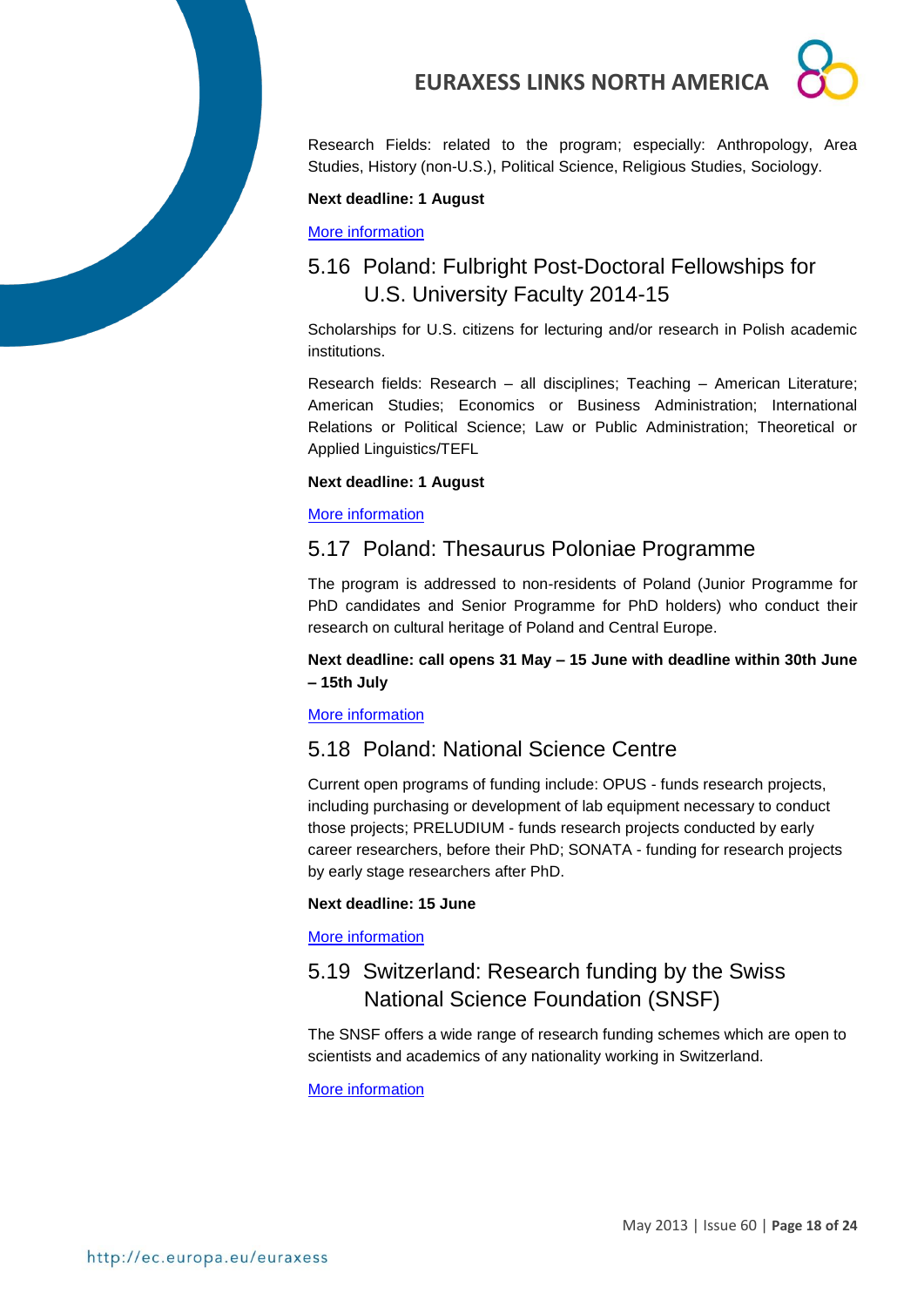## <span id="page-18-0"></span>5.20 The Netherlands Organisation for Scientific Research (NWO) – Rubicon grants

Rubicon aims to offer promising new postdoctoral researchers the opportunity to gain experience at an excellent foreign research institutes which will support them in advancing their career in Dutch scientific research.

#### **Next deadline: 4 September**

#### [More information](http://www.nwo.nl/en/funding/our-funding-instruments/nwo/rubicon/index.html)

## <span id="page-18-1"></span>5.21 Sweden: General Call for Applications still open

The 2013 general call for applications is open. Closing dates for applications vary between subject areas and calls for application. A call for international post-docs will open in late June with an application deadline at the **end of August.** 

#### [More information](http://www.vr.se/inenglish/researchfunding/ourgrants2013.4.44482f6612355bb5ee780002186.html)

## <span id="page-18-2"></span>5.22 Spain: Inter- and Intra-Country Lecturers. For the academic year 2012-2013

Lecturing/participation in seminars primarily at graduate level, at one or more Spanish institutions of higher learning. Length of stay: 2 days to 2 weeks.

#### **Next deadline: 31 July**

#### [More information](http://www.fulbright.es/convocatorias/ver/1381/inter-and-intra-country-lecturers/2012-2013)

## <span id="page-18-3"></span>5.23 Spain: Senior Lecturers. For the academic year 2014-2015

Teach primarily graduate courses/seminars, conduct tutorials at one or more Spanish institutions. Length of stay: 3 and a half months.

#### **Next deadline: 1 August**

#### [More information](http://www.fulbright.es/convocatorias/ver/1391/senior-lecturers/2014-2015)

## <span id="page-18-4"></span>5.24 Spain: Postdoctoral Research. For the academic year 2014-2015

Contribute significantly to advanced studies of mutual interest to the U.S. and Spain. Length of stay: 3 and a half months.

#### **Next deadline: 1 August**

#### [More information](http://www.fulbright.es/convocatorias/ver/1392/postdoctoral-research/2014-2015)

## <span id="page-18-5"></span>5.25 Turkey: Fellowships for Visiting Scientists and Scientists on Sabbatical Leave

In order to contribute to the improvement of human resources and the research in Natural Sciences, Engineering and Technology, Medical Sciences, Social Sciences and Humanities (\*) at Universities, Research Institutions and Industry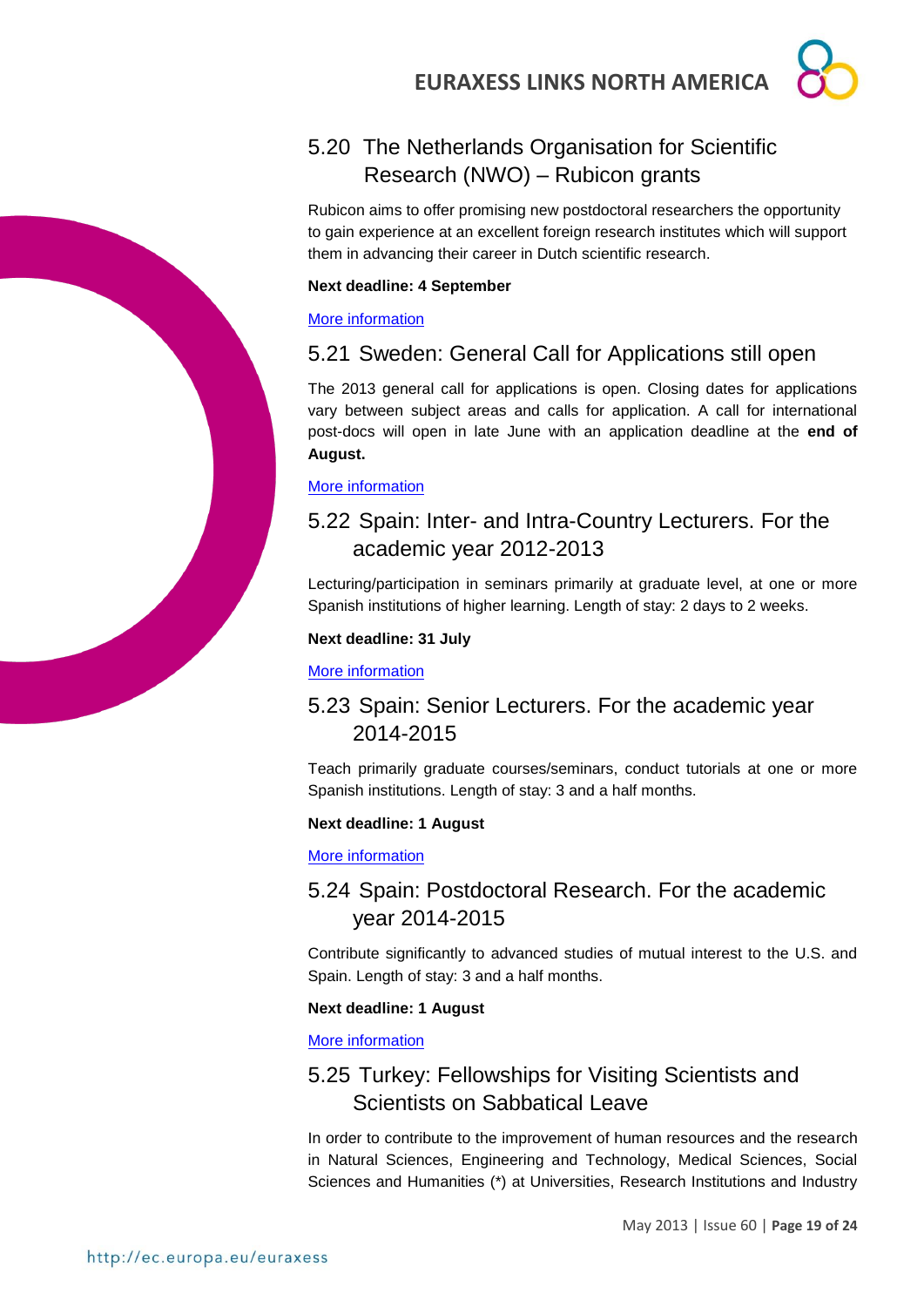

in TURKEY, the eminent scientists/researchers are supported to visit to Turkey by giving seminars/conferences/lectures, or doing R&D activities. Applications should be made by the host scientist/institution.

### **Next deadline: Last working day of each month**

### [More information](http://www.tubitak.gov.tr/en/scholarship/postdoctoral/international-programmes/content-2221-fellowships-for-visiting-scientists-and-scientists-on-sabbatical-leave)

## <span id="page-19-0"></span>5.26 UK: Engineering and Physical Sciences Research Council (EPSRC) Fellowships

Applications for Fellowships at all levels are now open. There is a new framework which removes closing dates and eligibility requirements based on years of experience, and establishes a person specification against which applicants will be judged.

#### [More information](http://www.epsrc.ac.uk/skills/fellows/Pages/fellowships.aspx)

## <span id="page-19-1"></span>5.27 UK: Royal Society International Exchanges Scheme

This scheme is for scientists in the UK who want to undertake a collaboration with scientists overseas through either a one-off visit or bilateral travel.

#### [More information](http://royalsociety.org/grants/schemes/international-exchanges/)

## <span id="page-19-2"></span>5.28 UK: Wellcome Trust - Research Training **Fellowships**

This scheme is for medical, dental, veterinary or clinical psychology graduates who have little or no research training, but who wish to develop a long-term career in academic medicine. Applications are encouraged from individuals who wish to undertake substantial training through high-quality research in an appropriate unit or clinical research facility, towards a PhD or MD qualification.

#### **Next deadline: 1 July**

#### [More information](http://www.wellcome.ac.uk/Funding/Biomedical-science/Funding-schemes/Fellowships/Clinical-fellowships/WTD004435.htm)

### <span id="page-19-3"></span>5.29 USA: Boren Fellowships

Boren Fellowships provide up to \$30,000 to U.S. graduate students to add an important international and language component to their graduate education through specialization in area study, language study, or increased language proficiency. Boren Fellowships support study and research in areas of the world that are critical to U.S. interests, including Africa, Asia, Central & Eastern Europe, Eurasia, Latin America, and the Middle East.

#### **Next deadline: 28 January 2014**

[More information](http://www.borenawards.org/boren_fellowship)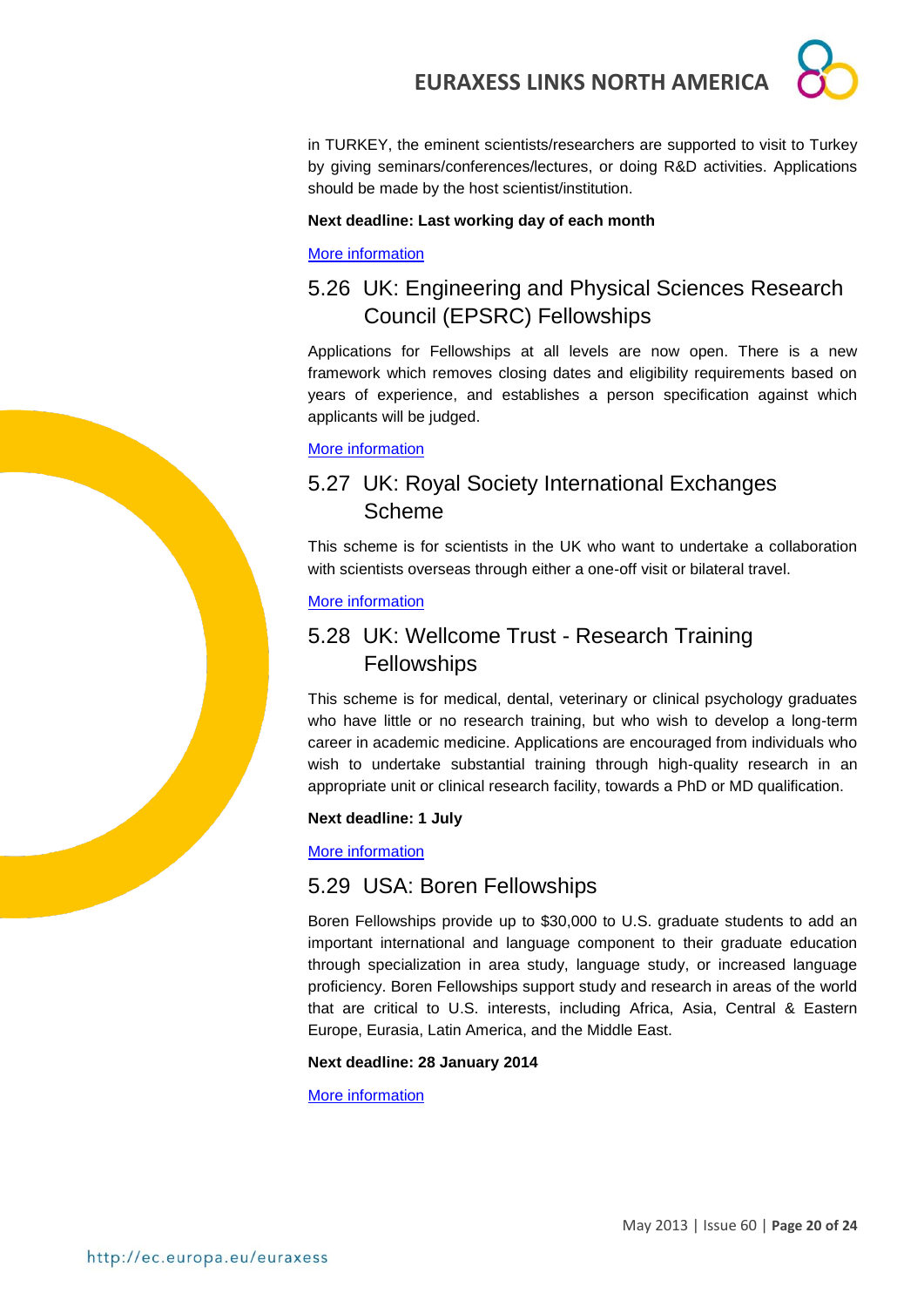## <span id="page-20-0"></span>5.30 USA: Commission for Educational Exchange between the United States, Belgium and Luxembourg: Grants for U.S. citizens

- 1. Grants for Postdoctoral Research or University Lecturing or Pre-Doctoral Research or Studying. All candidates must have at least two years of workrelated experience beyond the Bachelor's degree. Grants are for a minimum of three months, maximum one academic year, with preference being given to projects of four months duration.
- 2. Grants for Professionals in International Education. Grants are for a minimum period of 2 months and a maximum period of four months.

**Next deadlines**: **1 August** for individuals in possession of a doctoral degree or comparable professional experience. **Late October** for candidates without a doctoral degree or limited professional experience.

[More information](http://www.fulbright.be/fulbright-awards/fulbright-schuman/grants-for-us-citizens/)

## <span id="page-20-1"></span>5.31 American Chemical Society (ACS): ACS International Center

The [ACS International Center](http://www.acs.org/ic) is a scientific resource connecting opportunity seekers with opportunity providers. The information contained offers a comprehensive list of available scholarships, grants, internships, and other opportunities to bolster your international experience, accessed either by Host Country destination or eligible Experience Level.

## <span id="page-20-2"></span>**6 Jobs**

## <span id="page-20-3"></span>6.1 EURAXESS Portal

[The EURAXESS portal](http://ec.europa.eu/euraxess/index.cfm/general/index) provides links to information helpful with researchers' international mobility.

For research careers and information on career and grant opportunities in science and technology in European countries, visit the [EURAXESS Jobs](http://ec.europa.eu/euraxess/index.cfm/jobs/index) website. You will find **over 7000** open positions in different research fields available each day.

For access to a network of Service Centers providing free of charge assistance to researchers across Europe and Associated Countries, visit [EURAXESS](http://ec.europa.eu/euraxess/index.cfm/services/index)  [Services.](http://ec.europa.eu/euraxess/index.cfm/services/index) Services include information on entry conditions for non-European citizens, accommodation, taxes, social security, schools for children, etc.

For information about researchers' and employers' rights and obligations, visit [EURAXESS Rights.](http://ec.europa.eu/euraxess/index.cfm/rights/index) You will find out which research organizations signed the Charter and the Code and also more about the social security and pension regulations at the EU and member states' level.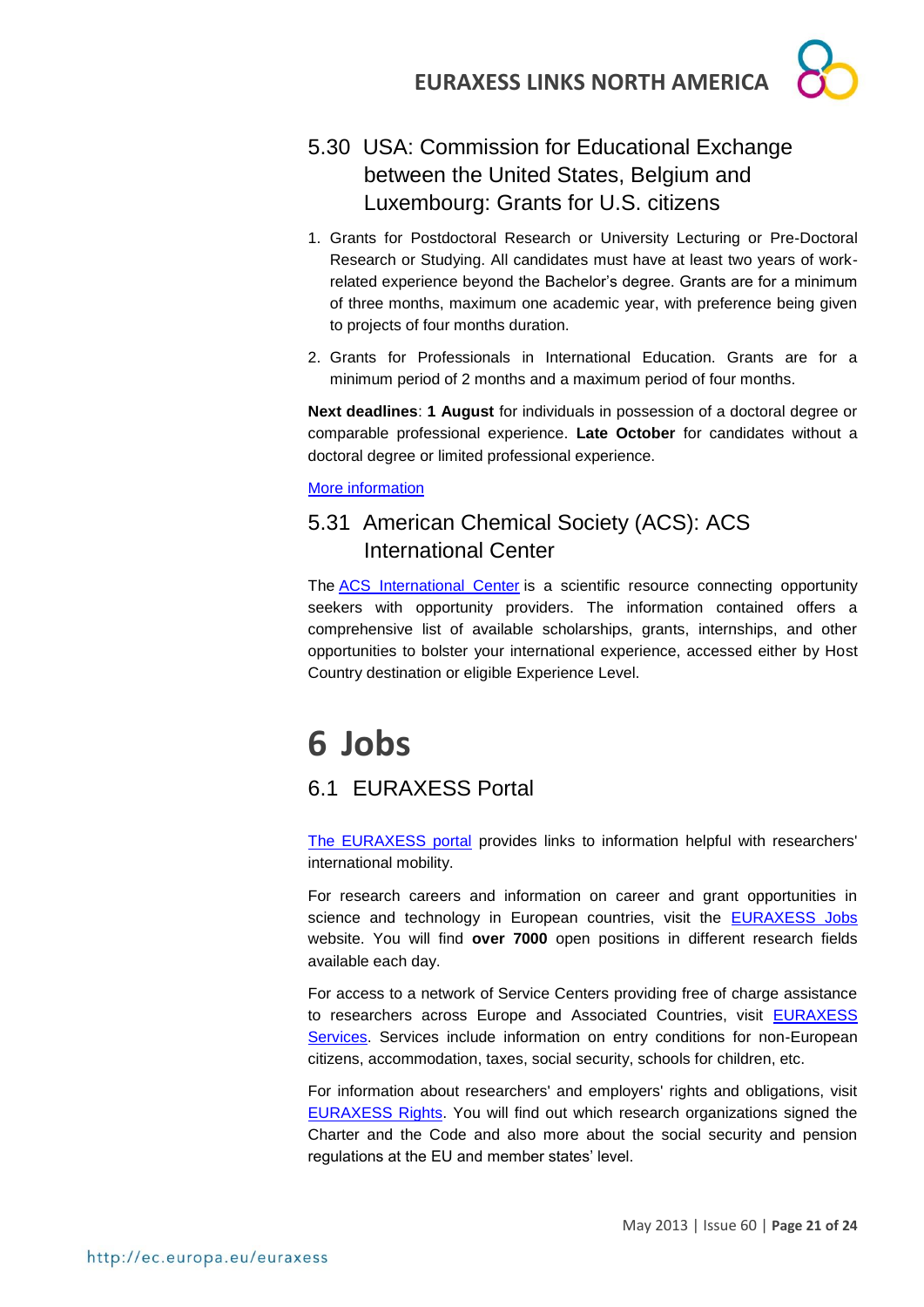For information about networks of European Researchers in the USA, India, China, Japan and ASEAN, visit [EURAXESS Links.](http://ec.europa.eu/euraxess/links/index_en.htm?CFID=11359184&CFTOKEN=f091c6e9d611fc5e-36385075-A3C1-573C-6964EDADAAF522B5&jsessionid=b102931478fb2f85c1d845717b67451a124eTR)

**[Online Jobs and Fellowships](http://ec.europa.eu/euraxess/links/usa/index_en.htm)** on the EURAXESS Links North America website: Research organisations (public and private) can upload their job vacancies located in Canada and the US. It is free of charge.

## <span id="page-21-0"></span>6.2 Other Research Career Sites

The Chronicle of Higher Education Careers Service: http://chronicle.com/jobs/

Find A Postdoc:<http://www.findapostdoc.com/>

Find Scholarships in Europe:<http://www.scholarshipportal.eu/>

Find PhDs in Europe:<http://www.phdportal.eu/>

Career.edu:<http://www.career.edu/index.php>

Academic Jobs EU: [http://www.academicjobseu.com](http://www.academicjobseu.com/) 

Euro Science Jobs:<http://www.eurosciencejobs.com/>

The European Job Mobility Portal:<http://ec.europa.eu/eures/home.jsp?lang=en>

European Personnel Selection Office (EPSO): [http://europa.eu/epso/index\\_en.htm](http://europa.eu/epso/index_en.htm) 

European Personnel Selection Office (EPSO), Non-permanent Posts: [http://europa.eu/epso/apply/today/temporary\\_en.htm](http://europa.eu/epso/apply/today/temporary_en.htm) 

EMBO Excellence in Life Sciences: [EMBO](http://www.embo.org/)

EuroBrussels:<http://www.eurobrussels.com/>

Jobs at ITER: http://www.iter.org/jobs

Nature.jobs:<http://www.nature.com/naturejobs/index.html>

Jobs.ac.uk: [www.jobs.ac.uk](http://www.jobs.ac.uk/) 

Research Jobs in the Netherlands:<http://www.academictransfer.org/>

[Research Jobs in Germany](http://www.research-in-germany.de/research-career-in-germany/jobs/29640/academics-com-i-frame.html)

Scholarship Database of the German Academic Exchange Service (DAAD): <http://www.research-in-germany.de/44094/daad-funding-database.html>

Max-Planck Job offers:<http://www.mpg.de/jobboard>

Brainpower Austria:<http://www.brainpower-austria.at/>

Talent Scotland: [http://www.talentscotland.com](http://www.talentscotland.com/) 

Elsevier Jobs:<http://www.recruitment.elsevier.com/register/default.aspx>

Job vacancies in Poland: [http://www.nauka.gov.pl/ministry/job-vacancies-in](http://www.nauka.gov.pl/ministry/job-vacancies-in-poland/)[poland/](http://www.nauka.gov.pl/ministry/job-vacancies-in-poland/)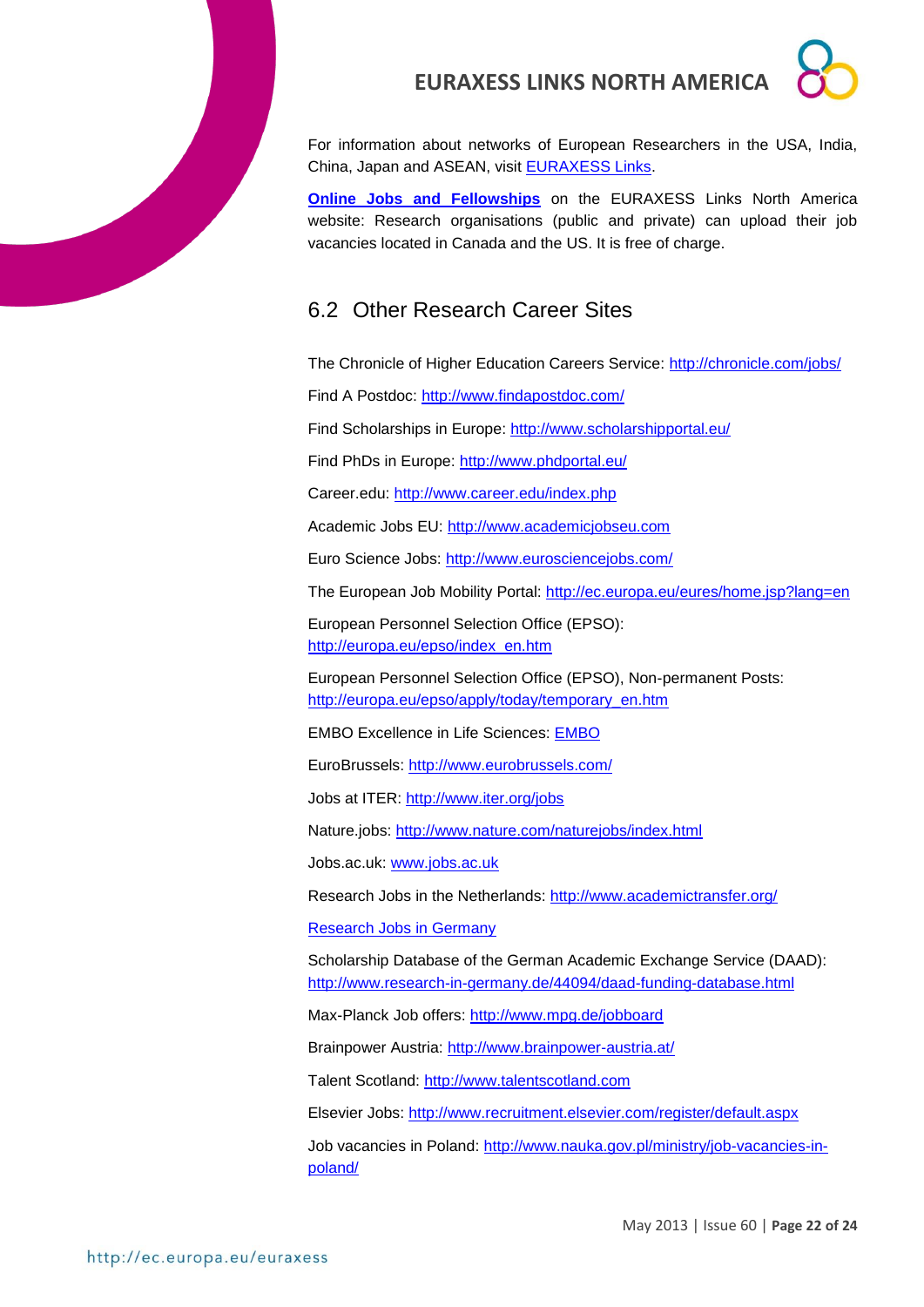## <span id="page-22-0"></span>**7 Events**

## <span id="page-22-1"></span>7.1 Europe: Forthcoming events

| <b>Event</b>                                                                                      | <b>When</b>      | <b>Where</b>                  | <b>Organized by</b>                                               | <b>Link to the</b><br>event |
|---------------------------------------------------------------------------------------------------|------------------|-------------------------------|-------------------------------------------------------------------|-----------------------------|
| <b>21st</b><br><b>European</b><br><b>Biomass</b><br><b>Conference</b><br>and<br><b>Exhibition</b> | June 3-7         | Copenhagen,<br><b>Denmark</b> | European and<br>international<br>organisations                    | Link                        |
| <b>Sustainable</b><br><b>Intelligent</b><br><b>Manufacturing</b>                                  | June 26-29       | Lisbon, Portugal              | University of Lisbon                                              | Link                        |
| <b>EuroNanoForum</b><br>2013                                                                      | June 18-20       | Dublin, Ireland               | European Commission<br>and others                                 | Link                        |
| <b>Environment</b><br>and<br>Health - Bridging<br>South, North, East<br>and West                  | August 19-<br>23 | Basel,<br>Switzerland         | Tropical<br><b>Swiss</b><br>and<br><b>Public Health Institute</b> | Link                        |

## <span id="page-22-2"></span>7.2 North America: Forthcoming events

| <b>Event</b>                                                                                                                | <b>When</b>                      | <b>Where</b>                   | <b>Organized by</b>                                                       | Link to the<br>event |
|-----------------------------------------------------------------------------------------------------------------------------|----------------------------------|--------------------------------|---------------------------------------------------------------------------|----------------------|
| <b>ITE Annual Meeting</b><br>and Exhibit                                                                                    | August 4-<br>7                   | Boston, MA,<br><b>USA</b>      | Institute<br>of<br>Transportation<br><b>Engineers</b>                     | Link                 |
| <b>55th Annual Meeting</b>                                                                                                  | August 4-<br>7                   | Washington,<br>DC, USA         | National Council of<br>University Research<br>Administrators              | Link                 |
| <b>World</b><br><b>Mining</b><br>23rd<br><b>Congress</b>                                                                    | August<br>$11 - 15$              | Montreal,<br>Québec, CAN       | Canadian Institute of<br>Mining, Metallurgy and<br>Petroleum              | Link                 |
| <b>International</b><br>16th<br><b>Congress</b><br>on<br><b>Photosynthesis</b><br><b>Research</b><br>11-16 August 2013      | August<br>$11 - 16$              | St. Louis, MO,<br><b>USA</b>   | Washington University<br>in St. Louis                                     | Link                 |
| 25th International<br><b>Conference</b><br>on<br><b>Amorphous</b><br>and<br><b>Nanocrystalline</b><br><b>Semiconductors</b> | August 18<br>$-23$               | Toronto,<br>Ontario, CAN       | University of Toronto                                                     | Link                 |
| 246th ACS National<br><b>Meeting &amp; Exposition</b>                                                                       | September<br>$8 - 12$            | Indianapolis,<br>IN, USA       | Chemical<br>American<br>Society                                           | Link                 |
| <b>AIAA</b><br><b>SPACE</b><br>2013<br><b>Conference</b><br>&<br><b>Exposition</b>                                          | September<br>$10 - 12$           | San Diego, CA,<br><b>USA</b>   | The American Institute<br><b>of</b><br>Aeronautics<br>and<br>Astronautics | Link                 |
| AAAR 32nd<br><b>Annual</b><br><b>Conference</b>                                                                             | September<br>$30 -$<br>October 4 | Portland,<br>OR,<br><b>USA</b> | Association<br>American<br>for Aerosol Research                           | Link                 |